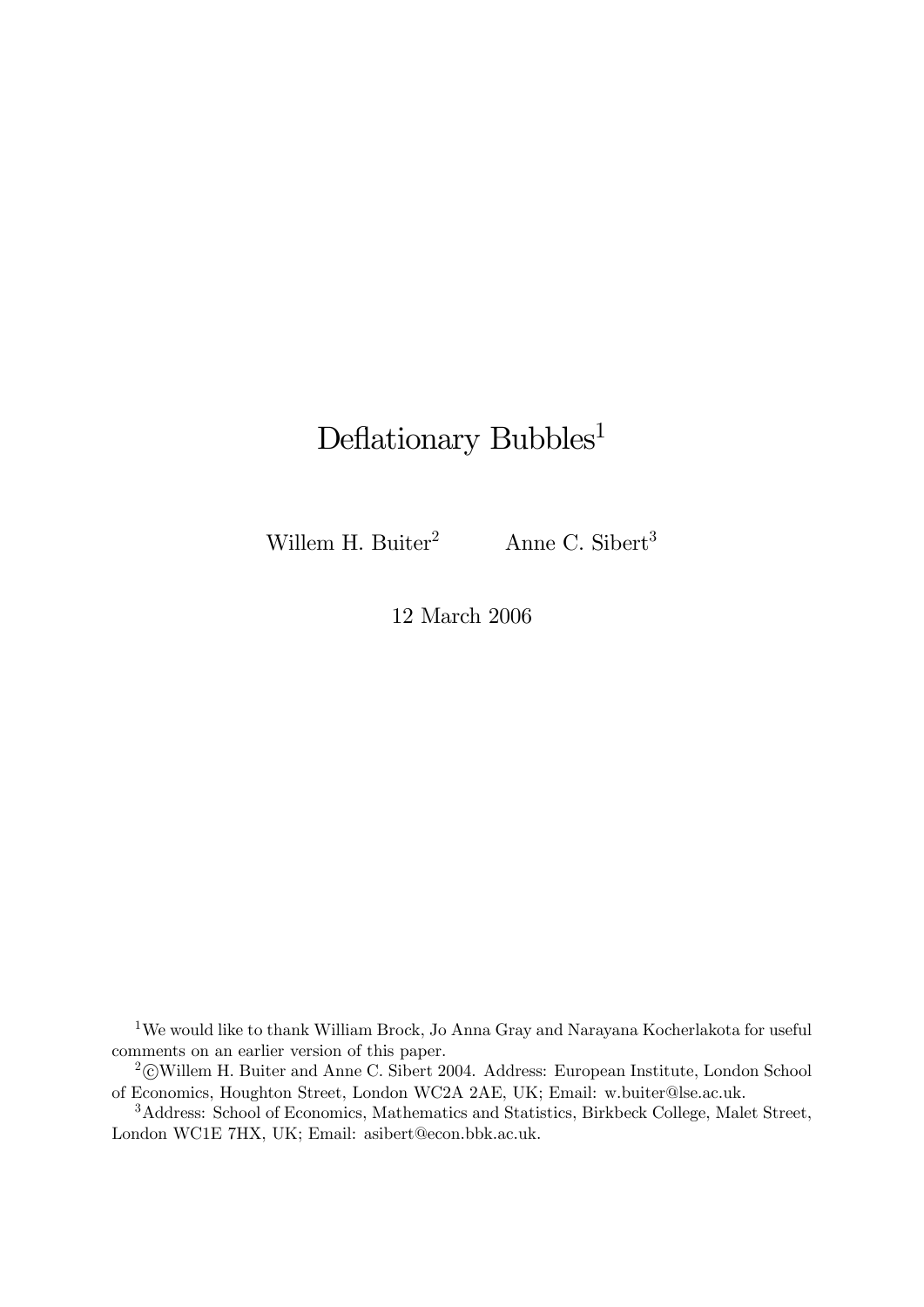### Abstract

In an attempt to clean up an unruly literature, we specify the necessary and sufficient conditions for household optimality in a model where money is the only financial asset and provide the relevant proofs. We use our results to analyse when deflationary bubbles can and cannot exist. Our findings are in contrast to the results in several prominent contributions to the literature. We argue for particular specifications of the no-Ponzigame restrictions on the household's and government's intertemporal budget constraints in a model with money and bonds. Using the restriction on the household we derive the necessary and sufficient conditions for household optimality. The resulting equilibrium terminal conditions are then used to demonstrate that the existence of bonds does not affect when deflationary bubbles can and cannot occur. This result differs from that in other recent works.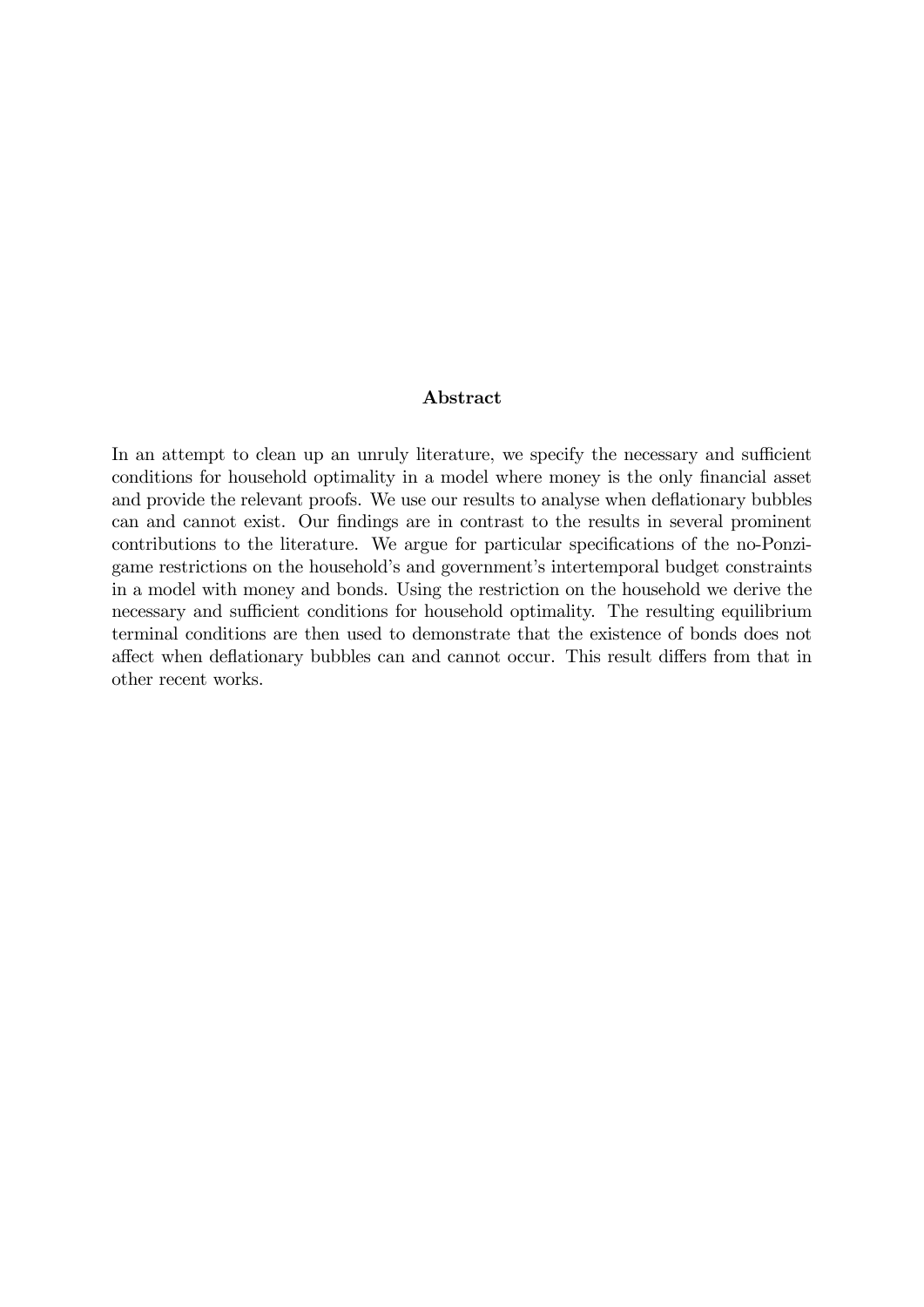### 1 Introduction

This paper revisits the existence of deáationary bubbles and the terminal conditions that rule them out.<sup>1</sup> A striking feature of the current and past macroeconomic literature on deflationary bubbles is the divergence of opinion over the correct specification of both the transversality condition in models where money is the only Önancial asset and the correct specification of the transversality and long-run solvency, or "no-Ponzi-game", conditions in models where there are both money and bonds. Given the extent of the disagreement and confusion in the literature and the recent resurgence of interest in deflationary bubbles, we believe that it is useful to provide the correct (in the case of money only) and what we believe are the most attractive (in the case of money and bonds) terminal conditions. We use these conditions to specify when (rational) deflationary bubbles can and cannot exist.

The literature we are extending goes back to two seminal papers by Brock [5], [6]. Brock analyzes a closed-economy model where households save and receive liquidity services from holding money. At the time his papers were written, the necessary conditions for household optimality in infinite-horizon models  $-\overline{}$  even for the special case of bounded utility functions  $-$  were not widely known. Brock correctly stated that a necessary condition is that the consumer must be indifferent between permanently reducing his money holdings by one unit, and enjoying a one-period marginal increase in utility due to the increased consumption, and leaving his money holdings unchanged and enjoying the discounted present value of the marginal utility of that unit of money forever. Brock's mathematical formulation of this idea is equivalent to an expression which looks like a transversality condition, but which is, in general, neither necessary or sufficient for household optimality and this has resulted in confusion.

The mispecification of a terminal condition in decades-old papers would be of little consequence except that the important results on deflationary bubbles in Brock [5], [6]

 ${}^{1}$ By terminal conditions we mean restrictions that apply in the limit as time goes to infinity. These include transversality and "no-Ponzi-game" conditions.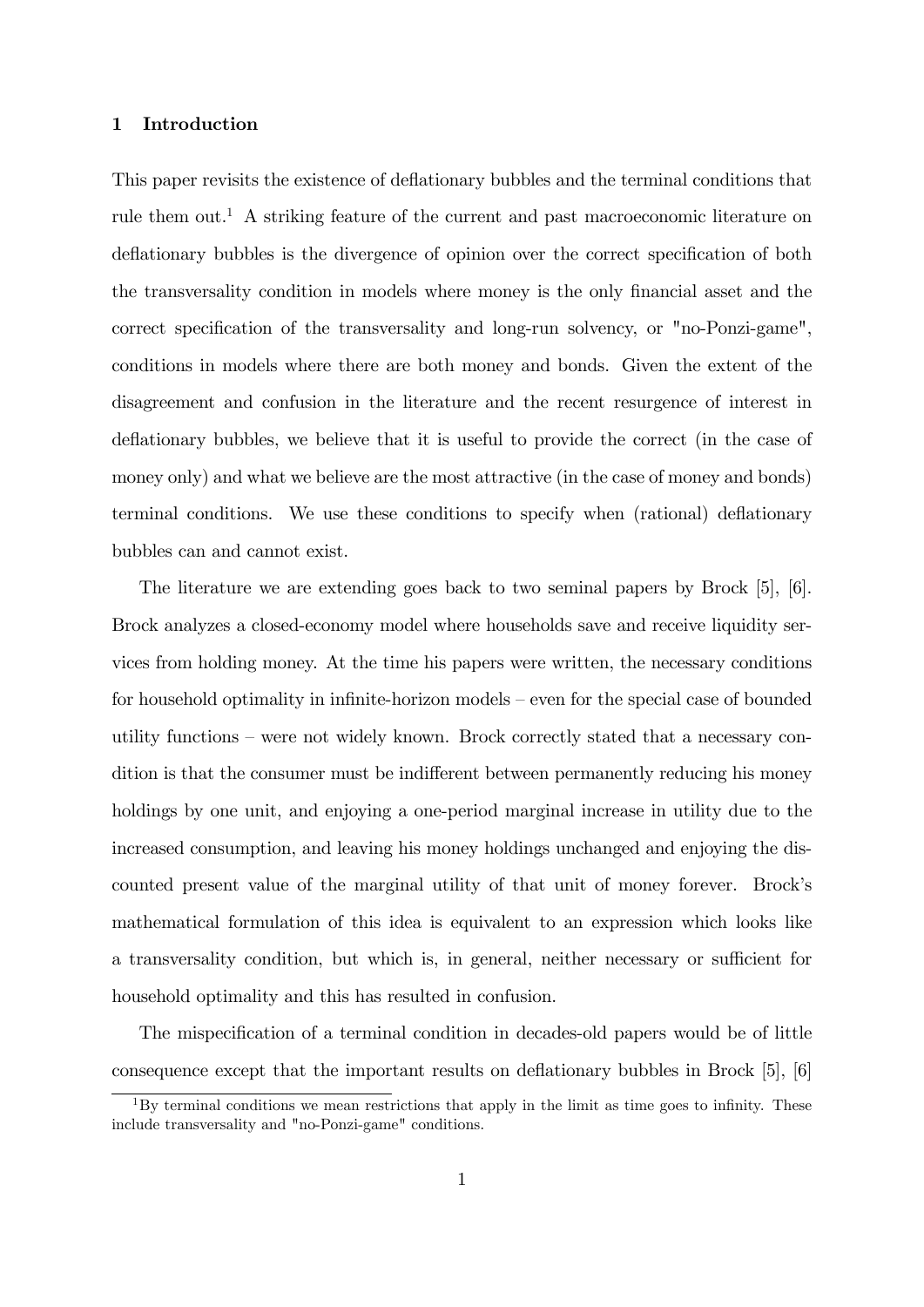and Obstfeld and Rogoff [23] depend on the exact specification of the necessary and sufficient conditions for household optimality. As many developed economies have experienced deflation in recent years, the issue is now of relevance to both academics and policy makers. The continued mistreatment of transversality conditions in such recent and important textbooks as Azariadis  $[1]$  and Obstfeld and Rogoff  $[24]$  also deserves mention. In this paper we provide the correct specification of the transversality condition that, together with the Euler equation, comprise the necessary and sufficient conditions for household optimality in Brock's model. We provide (for completeness) a proof that these conditions are sufficient for optimality, and using the technique in Kamihigashi's [17] elegantly simple proof, we also provide a proof that, under certain assumptions, the transversality condition is necessary.

Consistent with the early papers, we assume that the money supply grows at a constant rate  $\mu > 1$  (or falls, if  $\mu < 1$ ). Using the necessary and sufficient conditions for the household's optimisation problem, we then provide the correct specification of when deflationary bubbles can and cannot occur. We demonstrate that deflationary bubbles cannot occur when money growth is strictly positive  $(\mu > 1)$ . We show, however, that when the money supply is contracting, but at a lower rate than the discount factor  $(\beta < \mu < 1)$ , deflationary bubbles can occur; indeed, any separable utility function satisfying the usual regularity conditions can produce a deflationary bubble. We show that if the money supply contracts at a rate greater than the discount factor  $(\mu \leq \beta)$ , then deflationary bubbles cannot exist.

Confusion about the correct terminal conditions also exists in models with both money and bonds. Turnovsky [28] (p. 24) and Ljungqvist and Sargent [18] (p. 511) assert that the household faces two transversality conditions: one for the terminal stock of bonds and one for the terminal stock of money. Perhaps more common, however, is the claim that there is only one transversality condition on the sum of the terminal stocks of debt and money: this assertion is made by Woodford  $[32]$  (p. 70) and Obstfeld and Rogoff  $[24]$  (p. 534). In addition to the household transversality conditions, in a model with money and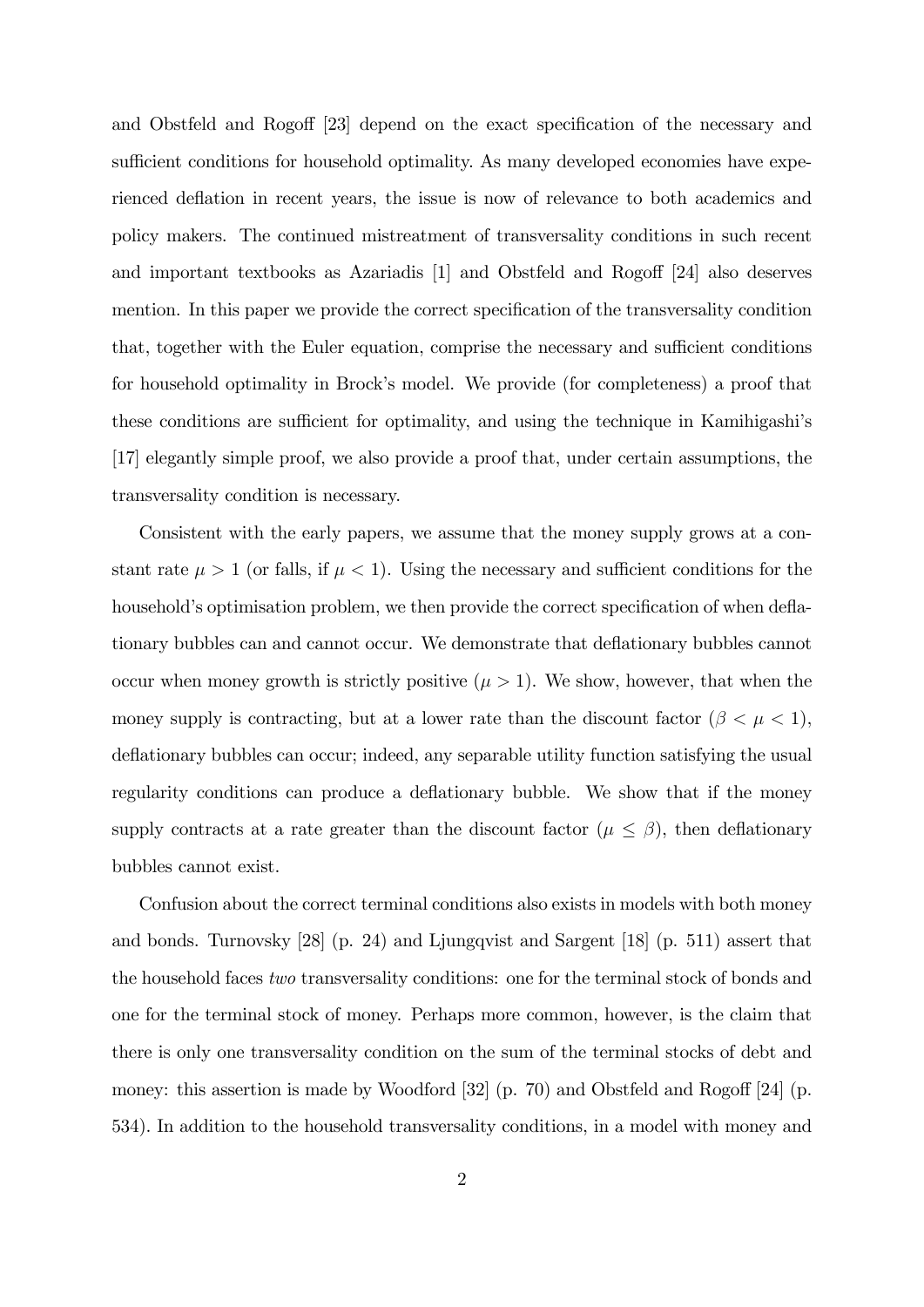debt, both the household and government each face another terminal condition in the form of a restriction on their feasible sets (or specification of their intertemporal budget constraint), often referred to as a "no-Ponzi-game" condition.<sup>2</sup> Here too there is dissent. Brock and Turnovsky [7] (p. 182) and McCallum [21] (p. 19) claim that households face a restriction on their terminal stock of non-monetary wealth. Farmer [12] (p. 236) and Benhabib, Schmitt-Grohé and Uribe  $[2]$  (p. 541),  $[3]$  (p. 73),  $[4]$  (p. 3) and Weil [29] (p. 39) on the other hand, assert that the restriction should be on the sum of the terminal stocks of monetary and non-monetary wealth. Buiter [8] (Section 2) argues that the government's terminal condition is a restriction on its terminal stock of bonds, while Canzoneri, Cumby and Diba [10] (p. 1224) state that the restriction should be on the sum of the government's terminal stocks of money and bonds.

We argue that the restriction on the household's and government's feasible sets is most appropriately a restriction on their terminal stocks of bonds. Given this assumption we demonstrate that the household has a single transversality condition that, along with the Euler equations, is necessary and sufficient for optimality. This condition says that the inner product of the vector of state variables (money and bonds) and the vector of present discounted values of marginal returns from increases in current state variables remains non-positive as time goes to infinity. Together with the no-Ponzi-game condition restricting the terminal stock of bonds, the single transversality condition is equivalent to two transversality conditions: one on money and one on bonds.

Using these two transversality conditions, we demonstrate that deflationary bubbles exist or fail to exist under the same circumstances as in the model with money only and we show that deflationary bubbles are characterised by nominal interest rates tending to zero. Given the two transversality conditions, the deáationary bubbles accompanied by strictly positive money growth in Woodford [32] and Benhabib, Schmitt-GrohÈ and Uribe [2] cannot exist.

Section 2 of the paper contains the model with money only; section 3 analyses the

<sup>&</sup>lt;sup>2</sup>It is not uncommon for authors to make no distinction between these two types of restrictions.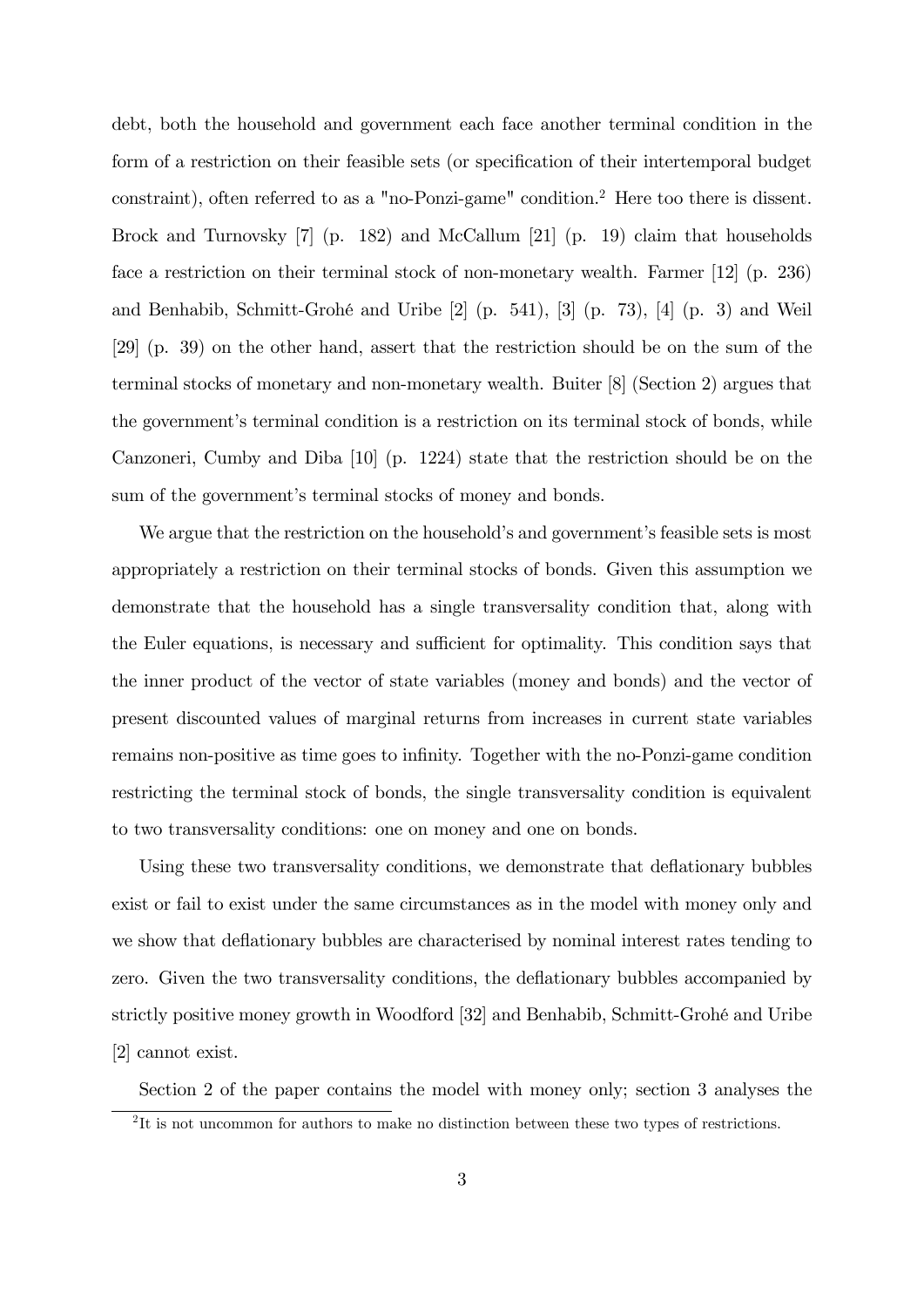existence of deflationary bubbles in the model of section 2; section 3 extends the model of section 2 to one with money and bonds. Section 4 is the conclusion.

## 2 The Model when Money is the Only Financial Instrument

### 2.1 The households

The economy is inhabited by a representative household and its government. Each period, the household receives an exogenous endowment of the single perishable consumption good and pays a lump-sum tax. It consumes the good and saves non-interest-bearing money. The household receives liquidity services from its money holdings and has preferences defined over paths of consumption and holdings of real balances represented by

$$
\sum_{t=0}^{\infty} \beta^t u(c_t, M_t^d / P_t), \ 0 < \beta < 1,\tag{1}
$$

where  $c_t \geq 0$  is time-t consumption,  $M_t^d \geq 0$  is the household's time-t demand for nominal money balances,  $P_t$  is the period-t money price of the good and  $u : \mathbb{R}^2_+ \to \mathbb{R} \cup \{-\infty\}$ .

The household maximises its utility subject to the sequence of within-period budget constraints

$$
M_t^d/P_t = y - \tau_t - c_t + M_{t-1}^d/P_t, \ t \in \mathbb{Z}_+, \tag{2}
$$

where  $y > 0$  is the constant per-period endowment and  $\tau_t < y + M_{t-1}^d/P_t$  is the period-t real lump-sum tax. Households take as given their initial money holdings  $M_{-1}^d > 0$ . We only consider outcomes where  $1/P_t \in \mathbb{R}^2_{++}$  for every  $t \in \mathbb{Z}_+$ . There is, however, always a non-monetary equilibrium where  $1/P_t = 0$  for every  $t \in \mathbb{Z}_+$ . In this outcome, money is not held and the household consumes its after-tax endowment each period.

**Definition 1** A sequence  $\{c_t, M_t^d/P_t\}$  is said to be **feasible** if it satisfies (2). A feasible sequence  $\{c_t^*, M_t^{d*}/P_t\}$  is said to be **optimal** if  $\liminf_{T\to\infty} \sum_{t=0}^T \beta^t[u\left(c_t, M_t^{d}/P_t\right)]$ -  $u(c_t^*, M_t^{d*}/P_t)] \leq 0$  for every feasible sequence  $\{c_t, M_t^d/P_t\}$ .

 ${}^{3}\mathbb{R} \equiv (-\infty,\infty), \mathbb{R}_{+} \equiv [0,\infty), \mathbb{R}_{++} \equiv (0,\infty) \text{ and } \mathbb{Z}_{+} = \{0,1,2,...\}$ .

<sup>&</sup>lt;sup>4</sup>We use the notational convention  $\{x_t\} \equiv \{x_t\}_{t=0}^{\infty}$ .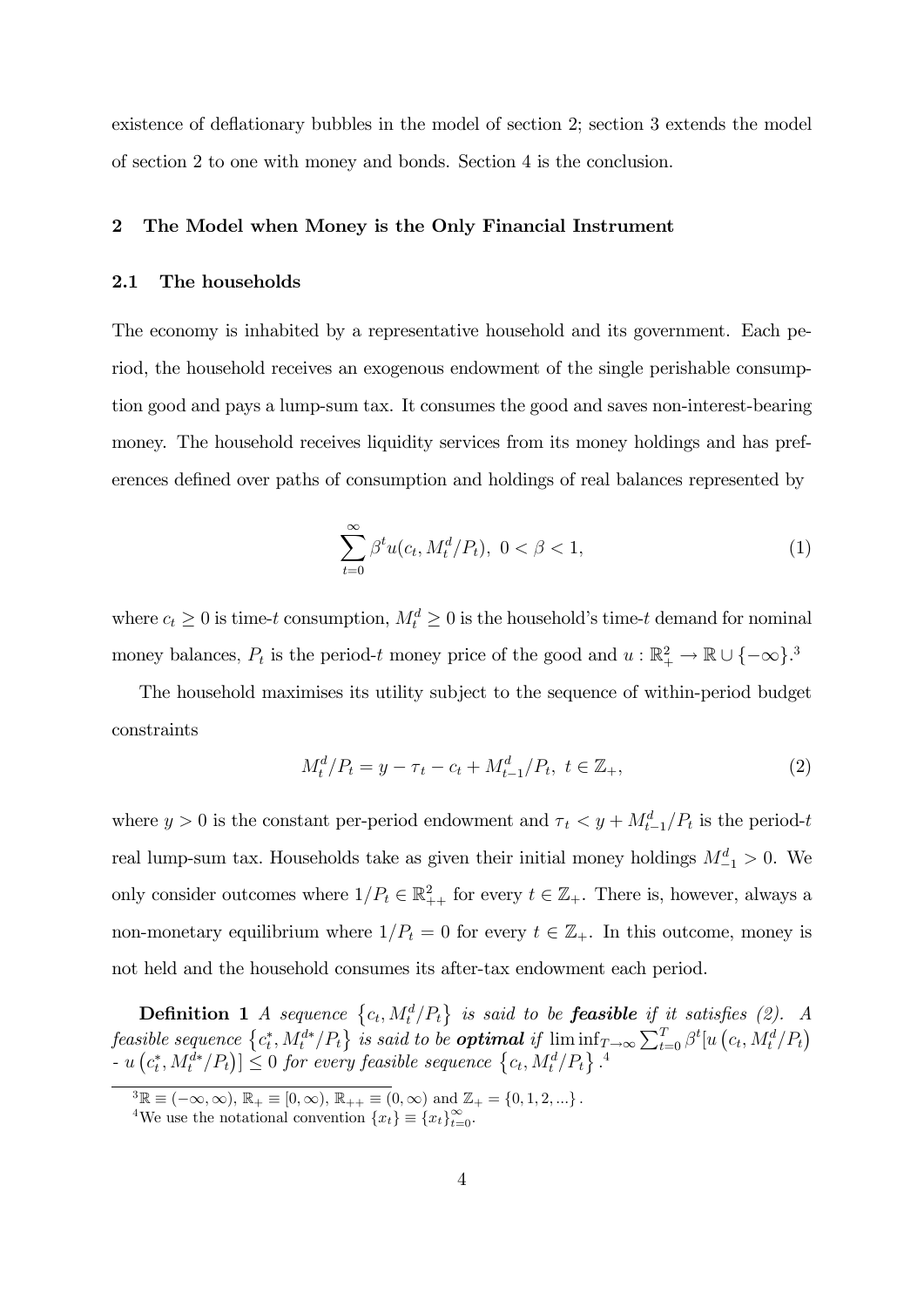We use the following assumptions:

**Assumption 1** (i)  $u(c, m) > -\infty$  for  $(c, m) \in \mathbb{R}^2_{++}$ ; (ii) u is  $\mathbb{C}^1$  on  $\mathbb{R}^2_{++}$ , concave and has  $u_c(c, m) > 0$  and  $u_m(c, m) \ge 0$  for  $(c, m) \in \mathbb{R}^2_{++}$ .

**Assumption 2** There exists a constant  $\rho \in \mathbb{R}$  and a summable sequence  $\{b_t\}$  such that  $\beta^{t}[u_c(c, m) c + u_m(c, m) m] \leq \rho \beta^{t} u(c, m) + b_t$ , for every  $(c, m) \in \mathbb{R}^2_{++}, t \in \mathbb{Z}_{+}$ .<sup>5</sup>

Assumption 3  $u_c(c, m) \to \infty$  as  $c \searrow 0$ ,  $u_m(c, m) - u_c(c, m) \to \infty$  as  $m \searrow 0$ .

**Assumption 4** There exists  $\bar{u} \in \mathbb{R}_{++}$  such that  $\lim_{m \to \infty} u_c(c, m) = \bar{u}$ .

Assumption 5 Either (i)  $u_m(c, m) > 0$  for  $(c, m) \in \mathbb{R}^2_{++}$  and  $\lim_{m\to\infty} u_m(c, m) = 0$ or (ii) for every  $c \in \mathbb{R}_{++}$  there exists  $\hat{m} (c) \in \mathbb{R}_{++}$  such that  $u_m(c, m) > (=) 0$  if  $m < (\geq)$   $\hat{m} (c)$ .

Not all of these assumptions are used for all of our results.

**Proposition 1** Assume that Assumption 1 holds. Sufficient conditions for the feasible sequence  $\{c_t^*, M_t^{d*}/P_t\}$ , where  $(c_t^*, M_t^{d*}/P_t) \in \mathbb{R}_{++}^2$ ,  $t \in \mathbb{Z}_+$ , to be optimal are the Euler equation

$$
u_c(c_t, M_t^d/P_t) = u_m(c_t, M_t^d/P_t) + (\beta P_t/P_{t+1}) u_c(c_{t+1}, M_{t+1}^d/P_{t+1}), \quad t \in \mathbb{Z}_+ \tag{3}
$$

and the transversality condition

$$
\lim_{t \to \infty} \beta^t \left[ u_c(c_t, M_t^d / P_t) - u_m(c_t, M_t^d / P_t) \right] M_t^d / P_t \le 0.
$$
\n
$$
(4)
$$

The proof of the above proposition for similar problems is standard (see, for example, Brock [5]). For completeness, a proof for this particular problem is provided in the Appendix.

Equation (3) is typical of the Euler equations that characterise investment in a consumer durable and has the following interpretation. The household is indifferent between a (small) one-unit increase in period-t consumption, which yields utility of  $u_c$   $(c_t, M_t^d/P_t)$ , and foregoing this consumption and acquiring a one-unit increase in period-t real balances, which yield current utility of  $u_m(c_t, M_t^d/P_t)$ , and which can be traded next pe-

<sup>&</sup>lt;sup>5</sup>A sequence  $\{x_t\}$  is said to be summable if  $\sum_{t=0}^{\infty} |x_t| < \infty$ . Assumption 2 puts a limit on how fast utility can go to minus infinity when consumption or real balances go to zero. Suppose that  $u(c, m)$  $= h(c) + v(m)$ . If  $h(c) = \ln(c)$  or  $c^{1-\theta}/(1-\theta)$  and  $v(m) = \ln(m)$  or  $m^{1-\theta}/(1-\theta)$ ,  $\theta > 1$ , then Assumption 2 is satisfied. However, if  $h(c) = e^{-1/c}$  or  $v(m) = e^{-1/m}$ , then it is not satisfied. See Ekeland and Scheinkman [11].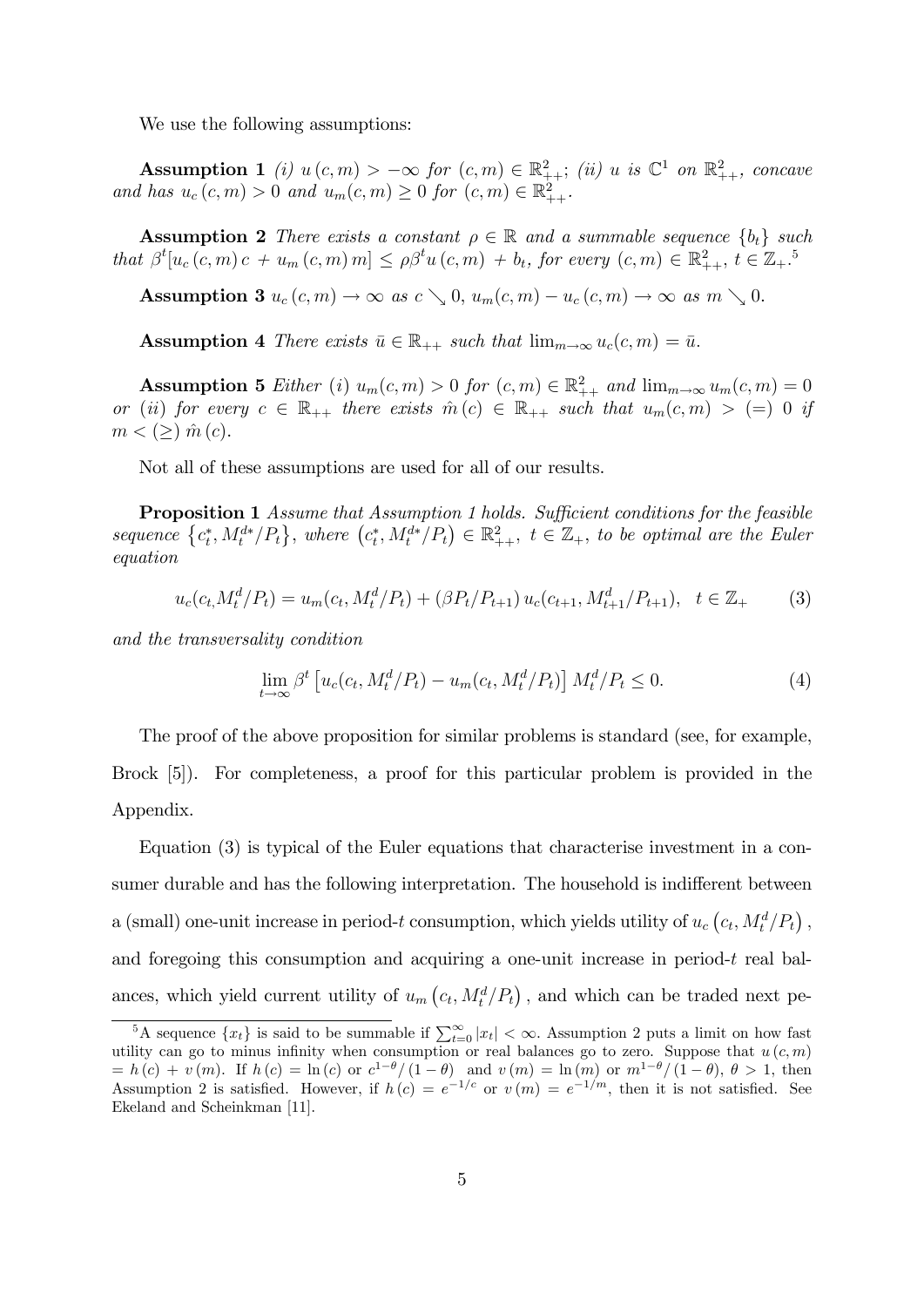riod for  $P_t/P_{t+1}$  units of the consumption good, which yields a discounted utility of  $(\beta P_t/P_{t+1}) u_c(c_{t+1}, M_{t+1}^d/P_{t+1}).$ 

The transversality condition in an infinite-horizon problem is often viewed as the analogue of the period- $T$  complementary slackness condition in a  $T$ -period finite-horizon problem. This complementary slackness condition states that either  $\beta^{T}[u_c(c_T, M_T^d/P_T)$  $u_m(c_T, M_T^d/P_T) = 0$  or  $M_T^d/P_T = 0$ . If Assumption 3 (the Inada conditions at zero) holds then  $M_T^d/P_T > 0$  and households are willing to hold real balances only up to the point where the marginal utility gain from the current liquidity services of money equals the marginal utility loss from decreased current consumption. In our infinite-horizon problem equation (4) implies that either the optimal value of the state variable,  $M_t^d/P_t$ , goes to zero as time goes to infinity or that its marginal contribution to the optimised value of the objective function,  $\beta^t \left[ u_c(c_t, M_t^d/P_t) - u_m(c_t, M_t^d/P_t) \right]$  becomes non-positive.

That the transversality condition is a necessary condition in problems similar to this one was first proved by Weitzman [30]. His proof, however, requires the strong assumption that the utility function is bounded and does not cover common utility functions such as  $u(c) = \ln(c)$  or  $c^{1-\theta}/(1-\theta)$ ,  $\theta > 1$ , where  $u(c) \to -\infty$  when  $c \searrow 0$ . Ekeland and Scheinkman [11] showed that under certain assumptions, the transversality condition is also necessary for unbounded utility functions. Kamihigashi [17] relaxes some of Ekeland and Scheinkman's conditions and demonstrates that if utility does not go to minus infinity too quickly as consumption falls to zero and if the sequence of within-period discounted utilities is summable at an optimum, then the transversality condition must hold at that optimum.

Proposition 2 Assume that Assumptions 1 and 2 hold. If the feasible sequence  $\{c_t^*, M_t^{d*}/P_t\}$ , where  $(c_t^*, M_t^{d*}/P_t) \in \mathbb{R}^2_{++}$ ,  $t \in \mathbb{Z}_+$ , is optimal and if  $\{\beta^t u (c_t^*, M_t^{d*}/P_t)\}$ is summable, then  $\{c_t^*, M_t^{d*}/P_t\}$  satisfies the transversality condition (4).

As the problem here is not identical to the one considered by Kamihigashi, a proof – which follows Kamihigashi's closely – is provided in the Appendix. Kamihigashi only requires that the set of points at which the utility function takes on a value strictly greater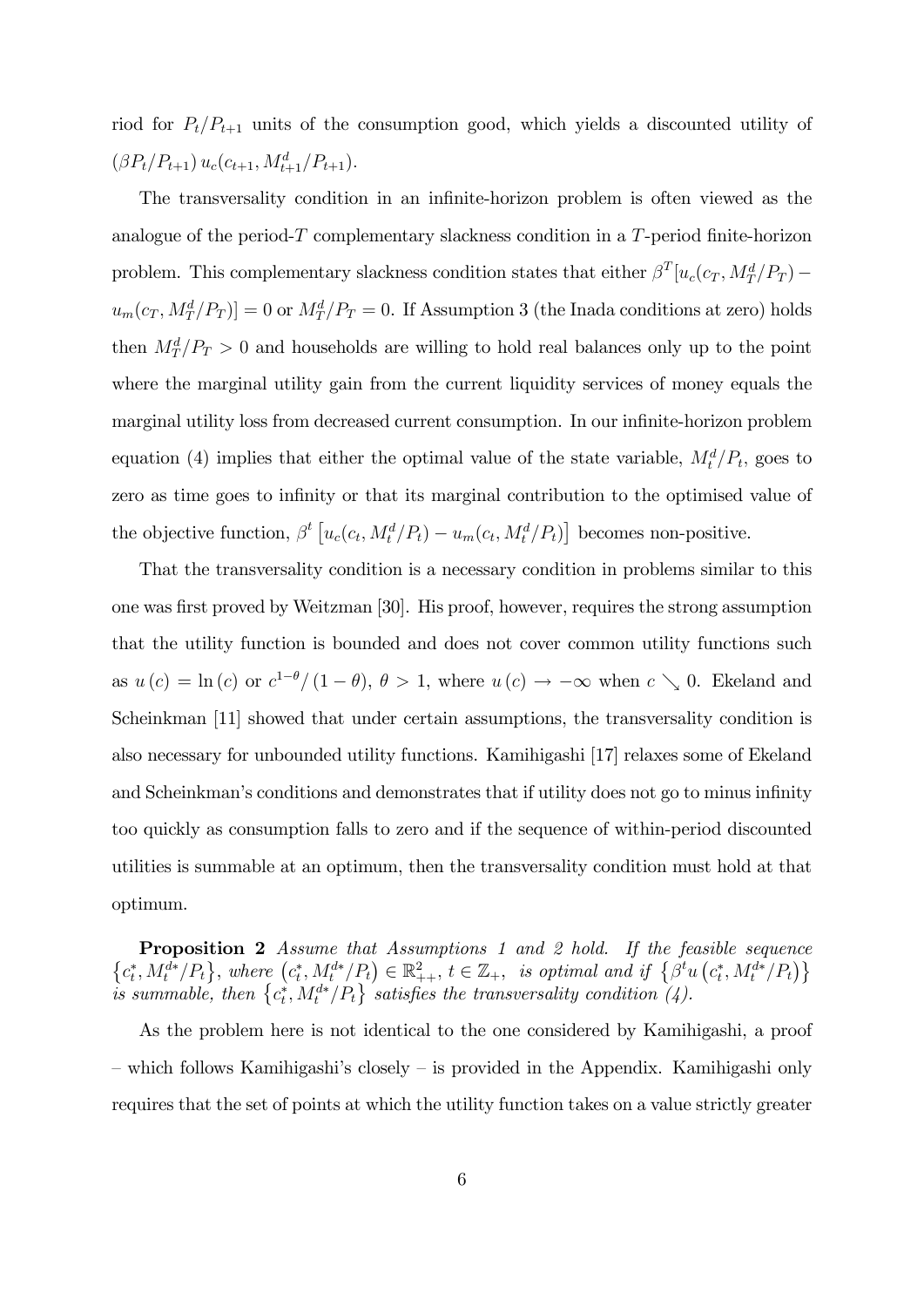than minus infinity be an open set. Our stronger assumption that the utility function is strictly greater than negative infinity on  $\mathbb{R}^2_{++}$  simplifies the proof.

The strategy of the proof is to compare an optimal sequence  $\{c_t^*, M_t^{d*}/P_t\}$  with the following feasible perturbation: at time  $T$ , the household reduces its real balances to  $\lambda M_T^{d*}/P_T$  and increases its consumption to  $c_T^* + (1 - \lambda) M_T^{d*}/P_T$ ,  $0 \leq \lambda < 1$ . Thereafter, its consumption and real balances are given by  $\{\lambda c_t^*, \lambda M_t^{d*}/P_t\}_{t=T+1}^{\infty}$ . Then, optimality requires that utility with the optimal sequence is at least as great as utility with the perturbation and this implies that  $\beta^T[u(c_T^* + (1 - \lambda) M_T^{d*}/P_T, \lambda M_T^{d*}/P_T)$ -  $u(c_T^*, M_T^{d*}/P_T)]/(1-\lambda) \leq \sum_{t=T+1}^s \beta^t \left[ u(c_t^*, M_t^{d*}/P_t) - u(\lambda c_t^*, \lambda M_t^{d*}/P_t) \right] / (1-\lambda)$ . If the right-hand-side of this inequality can be shown to go to zero as  $T \to \infty$ , then applying  $\lambda \to 1$  to the left-hand side, using the definition of a derivative and letting  $T \to \infty$ establishes the result.

It is typical to consider models where Assumption 3 holds. In this case, the Euler equation (3) is also necessary and  $(c_t^*, M_t^{d*}/P_t) \in \mathbb{R}^2_{++}$ ,  $t \in \mathbb{Z}_+$ . A proof of this can be found in Brock [5]. Then, by (3) and (4), the transversality condition can be written as:

$$
\lim_{t \to \infty} \beta^t u_c(c_t, M_t^d / P_t) M_t^d / P_t = 0.
$$
\n(5)

In the remainder of Section 2 and in Section 3, we assume that Assumptions 1 - 5 hold and we refer to equation (5) as the transversality condition.

### 2.2 The government

The government's within-period budget constraint, assumed to hold with equality, is

$$
M_t/P_t = g - \tau_t + M_{t-1}/P_t, \ t \in \mathbb{Z}_+, \tag{6}
$$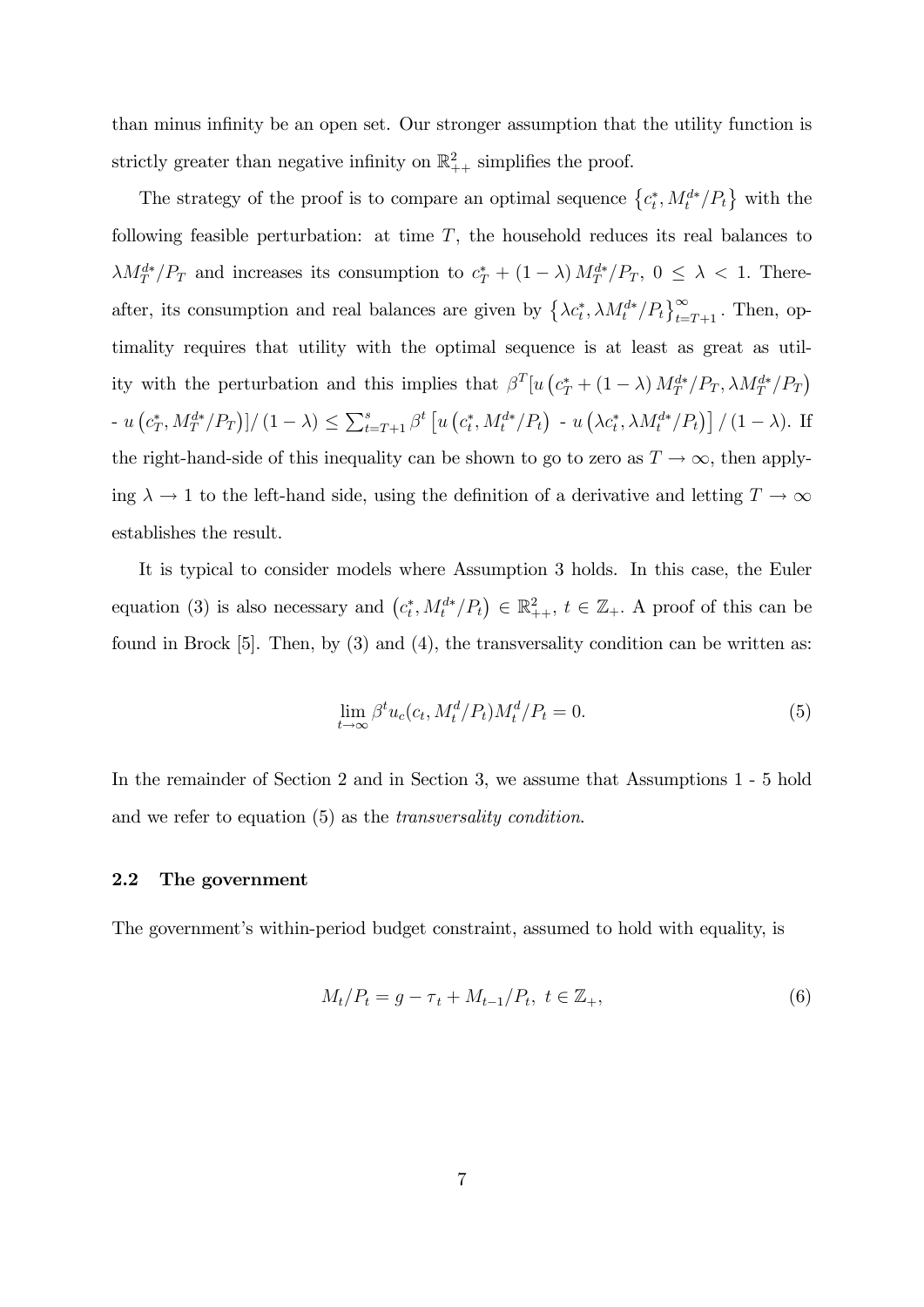where  $g \in [0, y)$  is constant per-period public spending and  $M_t$  is the time-t money supply. We assume a constant proportional growth rate for the money stock:

$$
M_{t+1}/M_t = \mu > 0, \ t \in \mathbb{Z}_+.
$$
 (7)

The sequence of lump-sum taxes is endogenously determined to make public spending and the growth rate of the money stock consistent with the sequence of within-period government budget constraints and  $\tau_t < y + M_{t-1}/P_t$ ; the assumption  $g < y$  ensures this always possible.

### 2.3 Equilibrium

In equilibrium,  $M_t^d = M_t$ ,  $t \in \mathbb{Z}_+$  and

$$
c_t = c \equiv y - g, \ t \in \mathbb{Z}_+.\tag{8}
$$

**Definition 2.** Given  $\{M_t\}$ , an **equilibrium** is a sequence of prices  $\{P_t\}$  such that  $P_t \in \mathbb{R}_{++}$ ,  $t \in \mathbb{Z}_+$ , and  $\{c, M_t/P_t\}$  is optimal for the household.

**Definition 3.** If  $\{P_t\}$  is an equilibrium sequence of prices then  $\{m_t\}$ , where  $m_t \equiv$  $M_t/P_t$ ,  $t \in \mathbb{Z}_+$ , is an equilibrium sequence of real balances.

Substituting (8) and the money market clearing condition into (3) and (5) yields

$$
\beta u_c(c, m_{t+1})m_{t+1} = \mu[u_c(c, m_t) - u_m(c, m_t)]m_t, \ t \in \mathbb{Z}_+ \tag{9}
$$

$$
\lim_{t \to \infty} \beta^t u_c(c, m_t) m_t = 0. \tag{10}
$$

In what follows we will use the following:

**Definition 4** A sequence of real balances  $\{m_t\}$  is said to **satisfy the summability** condition if  $\{\beta^t u(c, m_t)\}\$ is summable.

Propositions 1 and 2 and Definitions 2 - 4 yield the following remark.

**Remark 1.** A sequence  $\{m_t\}$ ,  $m_t > 0$ ,  $t \in \mathbb{Z}_+$ , satisfying (9) and (10) is an equilib-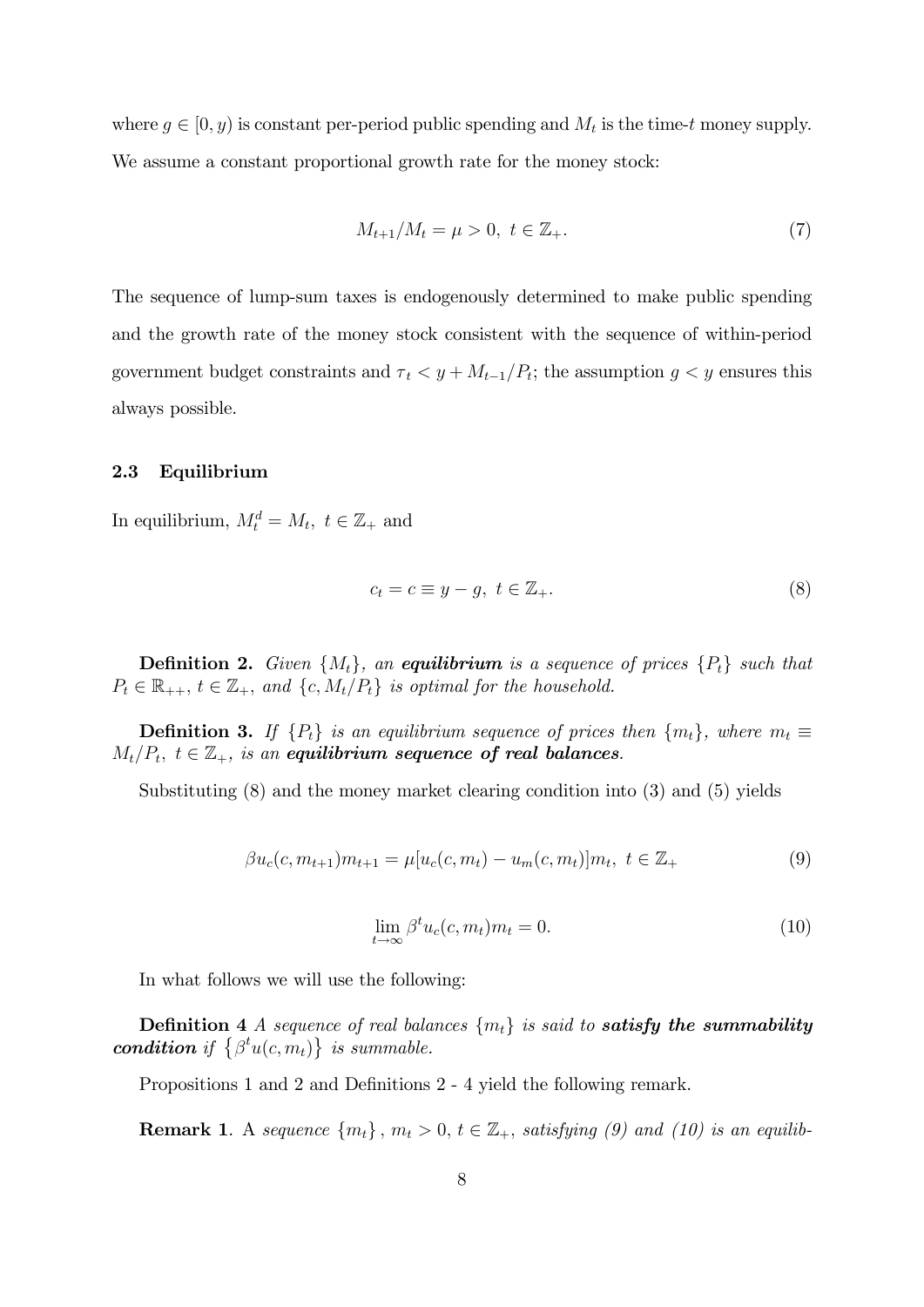rium sequence of real balances. If  $\{m_t\}$  is an equilibrium sequence of real balances then it satisfies  $(9)$  and, if it satisfies the summability condition, then it satisfies  $(10)$ .

There are two potential types of equilibria. First, given our constant fundamentals  $(y, g, \mu)$ , there is a *fundamental* (or Markov or "minimal-state-variable") equilibrium where  $m_t = m > 0$  for every  $t \in \mathbb{Z}_+$ . Constant real balances clearly satisfy (10). By (9) such an equilibrium has

$$
\mu u_m(c, m) - (\mu - \beta)u_c(c, m) = 0.
$$
 (11)

If  $\mu < \beta$  or if  $\mu = \beta$  and  $u_m(c, m) > 0$ ,  $m \in \mathbb{R}_{++}$ , then the left-hand side of equation (11) is strictly positive for every  $m \in \mathbb{R}_{++}$  and no fundamental equilibrium exists. If  $\mu = \beta$ and there is satiation in real balances then any  $m \geq \hat{m}(c)$  satisfies equation (11), where  $\hat{m}$  (c) is as defined in Assumption 5(ii). Such an outcome is a Friedman Optimal Quantity of Money  $(OQM)$  equilibrium, where the nominal stock of money declines proportionally at the rate of time preference and the household is satiated at a finite stock of real balances. If  $\mu > \beta$ , then by Assumptions 3 - 5,  $\mu u_m(c, m) - (\mu - \beta)u_c(c, m) \to \infty$  as  $m \searrow 0$  and  $\mu u_m(c, m) - (\mu - \beta)u_c(c, m) \rightarrow -(\mu - \beta)\bar{u} < 0$  as  $m \rightarrow \infty$ . Thus at least one fundamental equilibrium exists. For this case, the additional restriction that real balances are a normal good at any fixed point would ensure that the fundamental equilibrium is unique.<sup>6</sup>

In addition to fundamental equilibria, there can be a variety of non-fundamental (or non-stationary) equilibria. (See Matsuyama [19] and Azariadis [1]). An equilibrium can be stable, with monotonic or cyclical convergence; it can be unstable, with either monotonic or cyclical divergence; there can be limit cycles and there can be chaotic behaviour. We are interested in equilibria where real balances go to infinity; such equilibria are called deflationary bubbles.

<sup>&</sup>lt;sup>6</sup>If u is twice differentiable we can write this condition as:  $u_c u_{mm} - u_m u_{cm} < 0$  at a fixed point.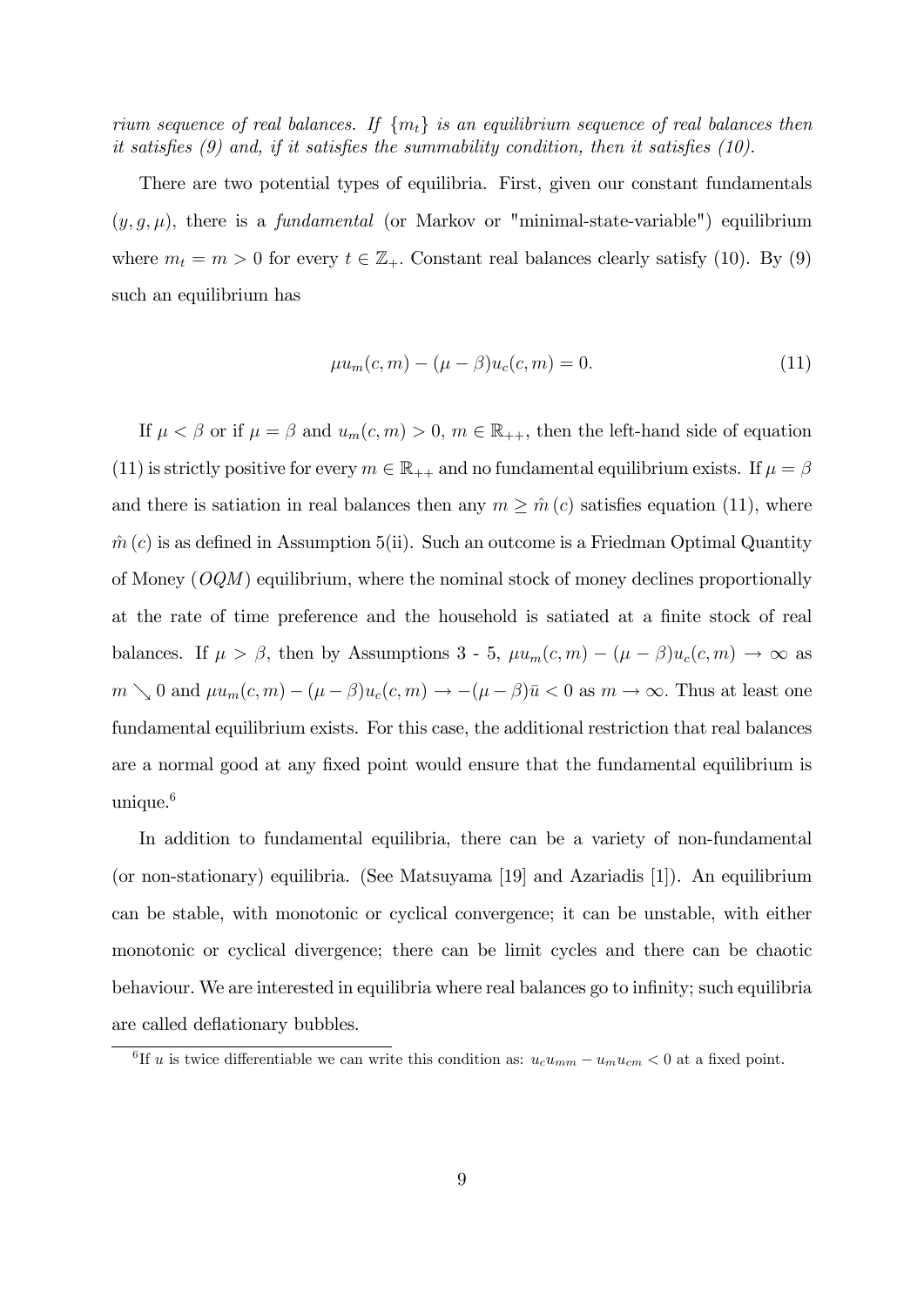### 3 Deflationary bubbles

In this section we consider the existence of deflationary bubbles.

### 3.1 The definition of a deflationary bubble

Economists have many different definitions of bubbles, depending on the scenario under consideration. Here we have equilibria which depend solely on the fundamentals (and, hence, are not time varying) and equilibria which depend on time as well as on the fundamentals. Of the equilibria which depend on time as well as on the fundamentals, we will define the ones that go to infinity over time to be deflationary bubbles. This is a standard definition; see, for example, Obstfeld and Rogoff [23].

**Definition 5.** A deflationary bubble is an equilibrium where  $m_t \to \infty$  as  $t \to \infty$ . Note that this definition does not imply that an equilibrium sequence of prices which goes to zero must be a deáationary bubble or that all deáationary bubbles must have the price level going to zero. When the nominal money stock is falling, then a fundamental equilibrium has  $P_{t+1}/P_t = M_{t+1}/M_t = \mu < 1$  and the price level goes to zero over time. When the nominal money stock is rising, a deflationary bubble has  $P_{t+1}/P_t = \mu m_t/m_{t+1}$ and can be associated with rising prices if real balances are rising at a rate less than  $\mu$ . Along such a path however, inflation will be less than the associated fundamental equilibrium's inflation rate of  $\mu$ .

### 3.2 Brock's restriction on optimal programmes

Writing before the publication of Weitzman's [30] proof of the necessity of the transversality condition for bounded utility functions, Brock [6] (p. 140) proposed a necessary condition for optimal programmes. He made a "no-arbitrage" argument that at an optimum, the household must be indifferent between permanently reducing his real balances by one unit today and enjoying a marginal increase in todayís utility due to higher consumption and leaving his real balances unchanged and enjoying the discounted utility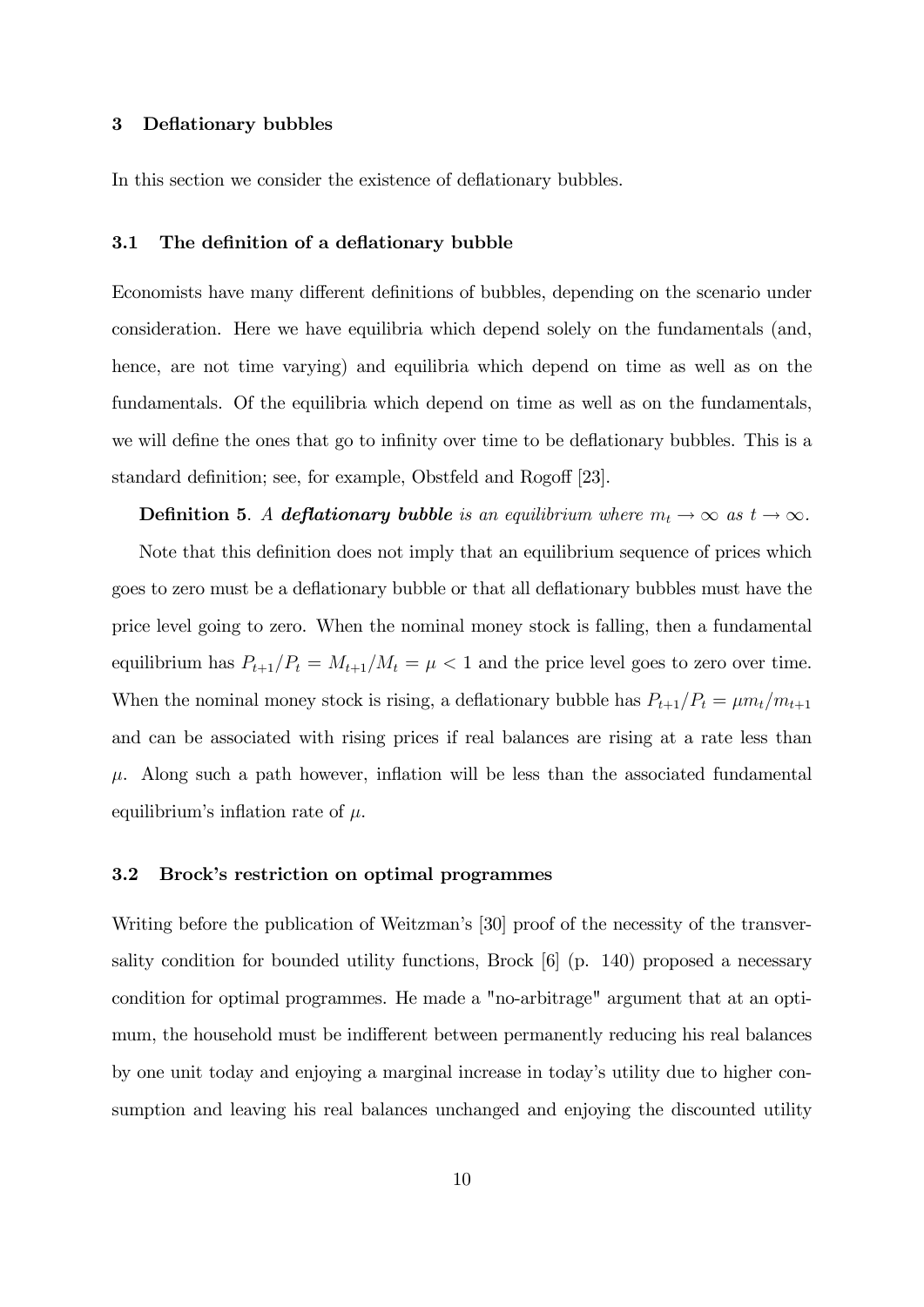from the services of that unit of money forever. Brock expressed this condition mathematically  $as^7$ 

$$
u_c(c_t, M_t^d/P_t) = \sum_{s=0}^{\infty} (\beta^s P_t/P_{t+s}) u_m(c_{t+s}, M_{t+s}^d/P_{t+s}).
$$
\n(12)

As shown in the previous section, there are two necessary conditions for household optimality: the first is the Euler equation, which relates time-t variables to time-t + 1 variables. The necessity of this condition is shown by switching small amounts of consumption and real balances between time-t and time- $t + 1$  and then demonstrating that the first path yields at least as high utility as the second. The second type is the transversality condition which is a condition on the asymptotic behaviour of consumption and real balances as time goes to infinity.<sup>8</sup> Brock's proposed perturbation is a change in *current* consumption and real balances and, hence, does not establish a transversality condition. Indeed, Brock  $[6]$  shows that the transversality condition  $(4)$  is a sufficient condition and this suggests that he did not view equation (12) as a transversality condition.

Solving the Euler equation (3) forward yields

$$
u_c\left(c_t, M_t^d/P_t\right) = \sum_{s=0}^{\infty} \frac{\beta^s P_t u_m(c_{t+s}, M_{t+s}^d/P_{t+s})}{P_{t+s}} + \lim_{T \to \infty} \frac{\beta^T P_t u_c(c_{t+T}, M_{t+T}^d/P_{t+T})}{P_{t+T}}.
$$
 (13)

By equation (13), equation (12) is equivalent to

$$
\lim_{T \to \infty} \beta^T u_c(c_{t+T}, M_{t+T}^d / P_{t+T}) (1 / P_{t+T}) = 0.
$$
\n(14)

At an equilibrium this can be written as

$$
\lim_{t \to \infty} (\beta/\mu)^t u_c(c, m_t) m_t = 0.
$$
\n(15)

Thus, Brock's mathematical formulation of his "no-arbitrage" argument, when combined

<sup>7</sup>Brock assumed a separable utility function; this condition is the non-separable analogue to his condition.

<sup>8</sup>See Ekeland and Scheinkman [11] for a discussion of this.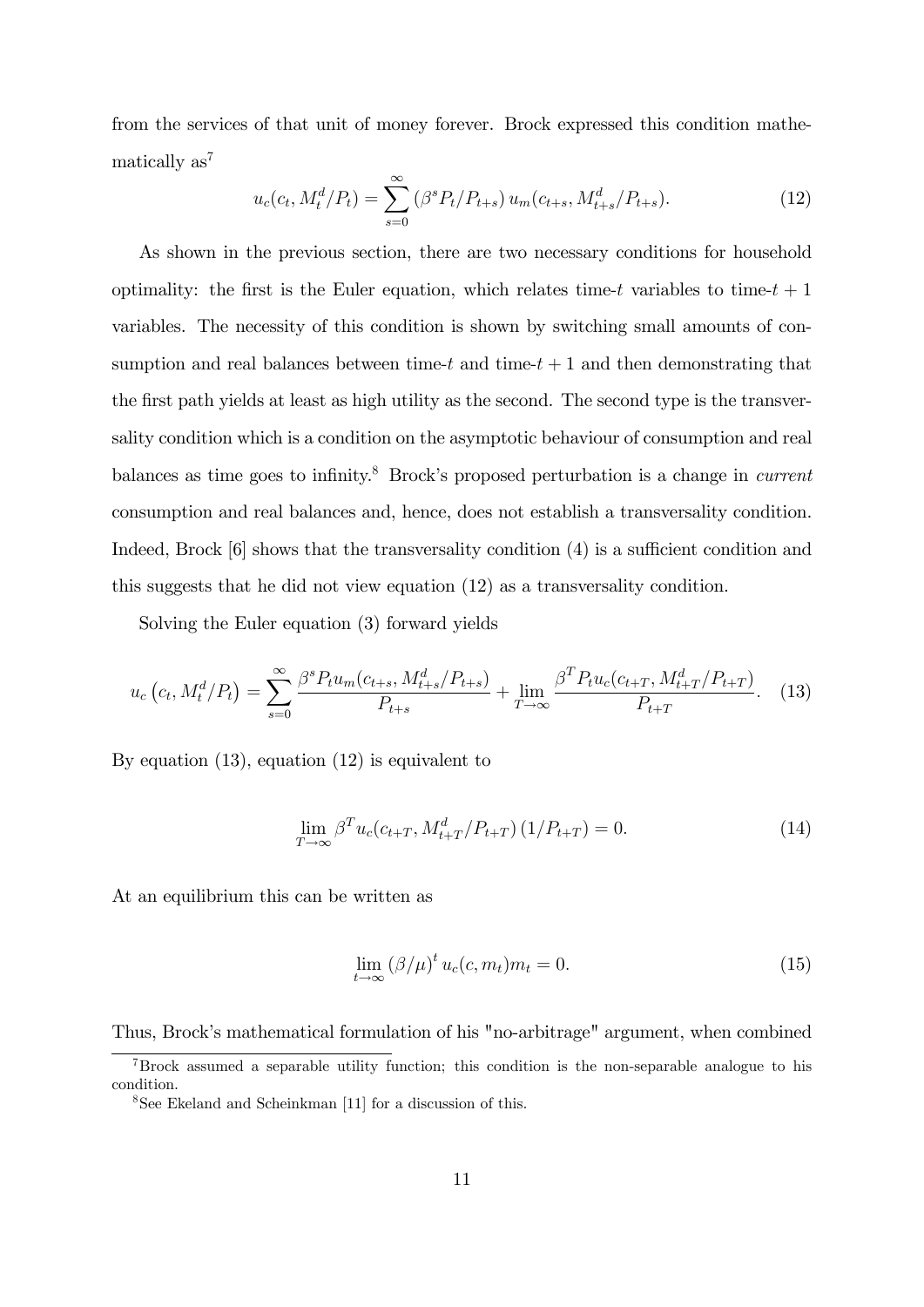with the Euler equation produces an equation that *looks* like a transversality condition and this has apparently led to a substantial amount of confusion. Obstfeld and Rogoff [22] (p. 681), [23] (p. 360-1) and Gray [15] (p. 110) and  $-$  more recently  $-$  Azariadis [1] (p. 403,405) and Obstfeld and Rogoff [24] (p. 541-542) all reproduce Brock's "noarbitrage" argument and use it to claim that equation (14) is a transversality condition and necessary for household optimality.<sup>9</sup> In the rest of the paper we refer to condition  $(14)$  as the GABOR (Gray-Azariadis-Brock-Obstfeld-Rogoff) condition.

The proof of Proposition 2, demonstrating that transversality condition (4) is necessary for household optimality, employs Brock's proposed perturbation of current (that is time-t) and future real balances and consumption. However, as seen in equation  $(33)$ in the Appendix (and also in the discussion under the statement of Proposition 2 in the text), the mathematical expression for this perturbation differs from Brocks, and is used only asymptotically  $-$  as time goes to infinity.

The GABOR condition has been used to study the theoretical existence of deflationary bubbles by Brock  $[5]$ ,  $[6]$  and Obstfeld and Rogoff  $[23]$  in their well-known papers. In his Theorem 3 (p. 140), Brock [6] assumes a separable utility function:  $u(c, m)$  =  $h(c) + v(m)$ . He attempts to show that for  $\mu > \beta$  no deflationary bubble can satisfy the GABOR condition. As this is not in general true, he imposes an additional condition: there exists a  $\lambda < 0$  such that for sufficiently large  $m, v'(m) < m^{\lambda}$ . This condition is weak, if not particularly intuitive. Thus, if equilibria must satisfy the GABOR condition, then it is only in "pathological" cases that deflationary bubbles can exist. Obstfeld and Rogoff [23] consider the case of  $\mu > 1$  and show that under the stricter, but more intuitively appealing, condition that utility is bounded above in real balances, imposing the GABOR condition is sufficient to rule out deflationary bubbles.<sup>10</sup>

 $9Gray [15]$  notes that transversality conditions generally require the product of the state variable and its discounted value to go to zero as time goes to infinity, as in equation (4). In her paper and in Obstfeld and Rogoff [24] the money stock is constant and hence equation  $(4)$  and equation  $(14)$  turn out to be the same. However, the technique they use to derive (14) would yield (4) if the money supply were not constant.

 $10$ Obstfeld and Rogoff [23] restrict attention to this case because they claim that Brock's proposed perturbation of an optimal sequence is not feasible otherwise. Equations (2) and (33) (in the Appendix)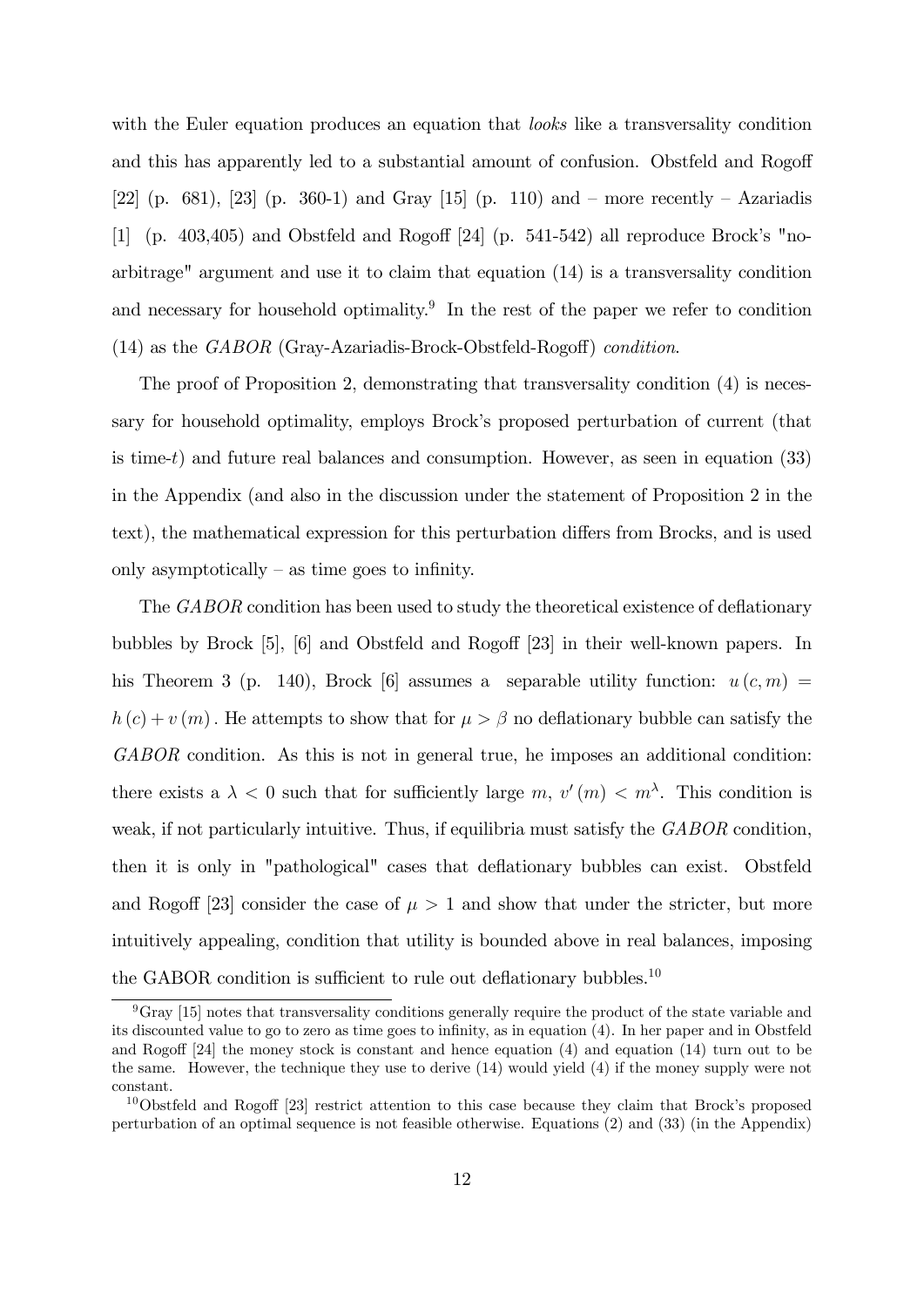By  $(10)$  and  $(15)$  the transversality condition implies the  $GABOR$  condition when  $\mu > 1$  and the GABOR condition implies the transversality condition when  $\mu < 1$ ; the conditions are equivalent when  $\mu = 1$ . Thus, if  $\mu > 1$  and a sequence  $\{m_t\}$  satisfies the summability condition and has  $m_t \to \infty$  as  $t \to \infty$ , then using the *GABOR* condition to rule out this candidate deflationary bubble is legitimate: the transversality condition is necessary for household optimisation (Proposition 2) and the GABOR condition is necessary for the transversality condition. But, it makes more sense to use the stronger transversality condition. In the next subsection we present a simple proof ruling out deflationary bubbles that requires no additional assumptions.

If  $\mu > 1$ ,  $m_t \to \infty$  and  $\{m_t\}$  does not satisfy the summability condition, then neither the transversality condition nor the GABOR condition have been demonstrated to be necessary. Hence, they cannot be used to rule out deflationary bubbles. $<sup>11</sup>$ </sup>

When  $\mu < 1$  it is not legitimate to use the GABOR condition to rule out deflationary bubbles satisfying  $(9)$  and  $(10)$ . As the transversality condition is sufficient (Proposition 1), the stronger (in this case) GABOR condition cannot be necessary. In the next subsection we show that any sequence  $\{m_t\}$  satisfying (9) and where  $m_t \to \infty$  also satisfies the transversality condition and is an equilibrium deflationary bubble.

# 3.3 The relationship between the transversality condition and the "no-bubble" boundary condition

Turning briefly to a different scenario, consider the market for a particular company's stock in a model without money in the utility function. Under certainty the household's Euler equation corresponding to that stock says that  $p_t u'(c_t) = \beta (p_{t+1} + d_{t+1}) u'(c_{t+1}),$  $0 < \beta < 1$ , where u is the within-period utility function and  $c_t$ ,  $p_t$  and  $d_t$  are the time-t consumption demand, stock price (in terms of the consumption good) and (exogenous)

make it clear that the perturbation – as specified in  $(33)$  – is always feasible.

<sup>&</sup>lt;sup>11</sup>Suppose that  $u(c, m) = h(c) + v(m)$ , where  $v(m) = m^{1-\theta}/(1-\theta)$  if  $1 \neq \theta > 0$  and  $v(m) = \ln(m)$ if  $\theta = 1$ . If  $\{m_t\}$  satisfies (9) and  $m_t \to \infty$  as  $t \to \infty$  then  $\{m_t\}$  satisfies the summability condition if  $\beta^{\theta} \mu^{1-\theta} < 1.$  Details on request.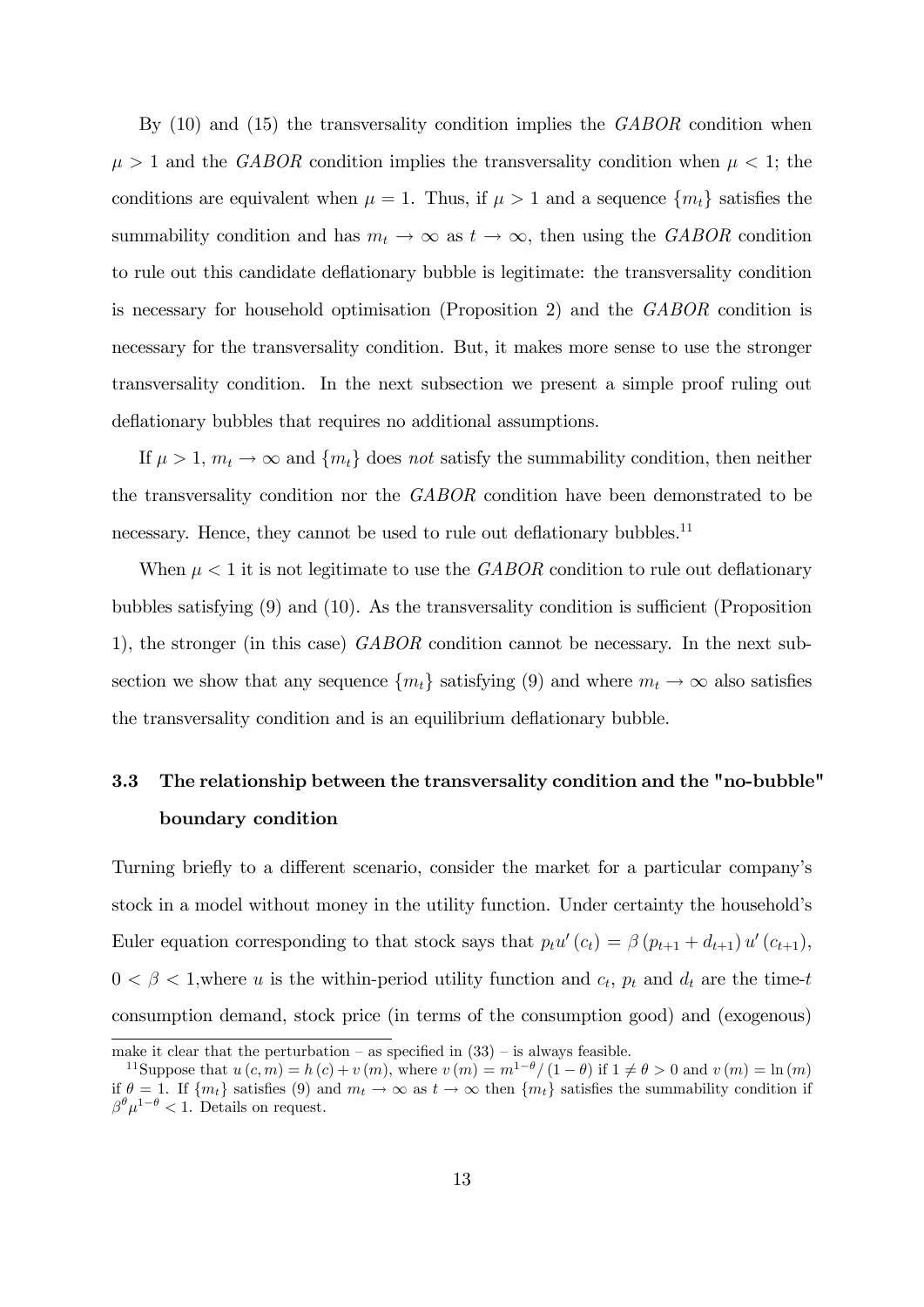dividend, respectively. Suppose that, as in our model,  $c_t = c \equiv y - g, t \in \mathbb{Z}_+$ . Then, solving the Euler equation forward would yield  $p_t = \sum_{s=1}^{\infty} \beta^s d_{t+1} + \lim_{T \to \infty} \beta^T p_{t+T}$ . Thus, the stock price consists of a term  $F_t \equiv \sum_{s=1}^{\infty} \beta^s d_{t+1}$ , which depends on the fundamentals (that is, the dividends), and a term  $C_t \equiv \lim_{T \to \infty} \beta^T p_{t+T}$ .

This latter term may be strictly positive if investors have self-fulfilling expectations that the price will rise by more than is justified by the fundamentals. Alternatively, this term may be written as  $C_t = k/\beta^t$ , where  $k \geq 0$ . Solutions where  $k > 0$  and, hence  $C_t \neq 0$  are often referred to as *rational* or *equilibrium bubbles*. They might be viewed as unlikely or not "sensible" as they are not Markov or "minimal-state-variable" solutions in McCallumís [20] sense as they depend on an extraneous variable: calendar time. In theoretical models it is typical to impose the boundary condtion  $\lim_{T\to\infty} \beta^T p_{t+T} = 0$  to rule out such equilibria. In empirical models, deviations between  $p_t$  and the fundamental component,  $F_t$ , are often referred to as a *bubble* and researchers often test for the existence of a bubble by testing whether the price can be explained by the fundamentals: in this example, this would be testing whether  $p_t = F_t$ .

The boundary condition ruling out bubble equilibria looks like a transversality condition and some researchers, for example Froot and Obstfeld [14], call this condition a transversality condition. However, it is not related to the transversality condition which, under certain assumptions, is necessary and sufficient for household optimality. In the model of stock prices this transversality condtion would be  $\lim_{T\to\infty} \beta^T u'(c_T) p_T s_T \leq 0$ , where  $s_t$  is the household's time-t holdings of the stock. In the model of this paper, when the Euler equation (3) is solved forward to find Brock's condition (13), it looks similar to the procedure where the equilibrium condition  $p_t u'(c_t) = \beta (p_{t+1} + d_{t+1}) u'(c_{t+1}),$  $c_t = c, t \in \mathbb{Z}_+$  is solved forward to find the stock price as the sum of a fundamental solution  $(F_t)$  and a bubble component  $(C_t)$  and the bubble component is then set equal to zero.

In our model, the analogous procedure for decomposing the general form for an equilibrium into fundamental and bubble components is not to solve the household's Euler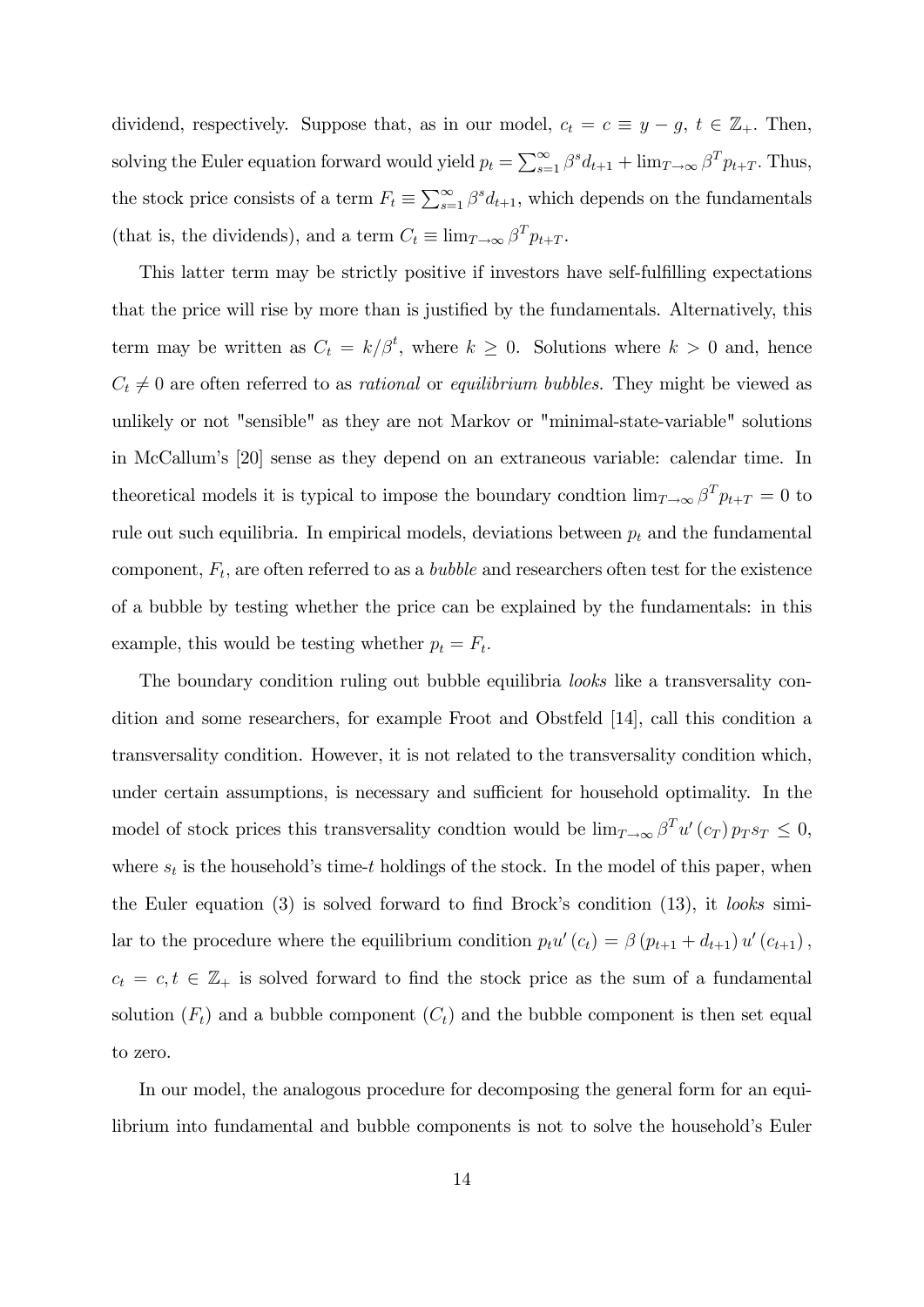equation forward, but to solve the *equilibrium condition*  $(9)$  forward. Equation  $(9)$  is not, in general, linear and this prevents a closed-form solution, but in this model with constant fundamentals, the analogue to  $F_t$  is the constant fundamental equilibrium  $\bar{m}$  that solves (11). For the particular case of  $u(c, m) = h(c) + \ln m$ , equation (9) is linear and can be solved forward to find  $m_t = \bar{m} + \lim_{T \to \infty} (\beta/\mu)^T m_{t+T}$ . Thus, for this special case the GABOR condition can be used to rule out paths of real balances which are consistent with household optimisation and market clearing, but which depend on a variable other than the fundamentals.

### 3.4 The existence of deflationary bubbles

In this subsection we use the equilibrium conditions to characterise when deflationary bubbles can and cannot exist.

**Proposition 3.** Suppose that a sequence  $\{m_t\}$  has  $m_t \to \infty$  as  $t \to \infty$ . (i) If  $\mu > 1$ : and  $\{m_t\}$  satisfies the summability condition, then  $\{m_t\}$  is not an equilibrium sequence of real balances. (ii) If  $\beta < \mu < 1$  and  $\{m_t\}$  satisfies (9) then  $\{m_t\}$  is an equilibrium sequence of real balances.

**Proof.** Suppose that  $\mu > 1$  and let  $x_t \equiv u_c(c, m_t)m_t > 0$ . By (9),  $x_{t+1}/x_t = (\mu/\beta)$  [1]  $-u_m(c,m_t)/u_c(c,m_t)], t \in \mathbb{Z}_+$ . By Assumptions 3 and 4,  $x_{t+1}/x_t \to \mu/\beta$  as  $m_t \to \infty$ . Thus,  $\forall \epsilon > 0, \exists T \in \mathbb{Z}_+$  such that  $x_{T+t+1}/x_{T+t} > \mu/\beta - \epsilon, t \in \mathbb{Z}_+$ . Let  $\epsilon = (\mu - 1)/\beta$ . Then  $\beta^{T+t} x_{T+t} > \beta^T x_T > 0$ ,  $t \in \mathbb{Z}_{++}$ . Hence,  $\beta^{T+t} x_{T+t}$  cannot go to zero as  $t \to \infty$  and (10) is violated. This yields (i). If  $\{m_t\}$  satisfies (9) then  $x_{t+1}/x_t \leq \mu/\beta, t \in \mathbb{Z}_+$ . Thus,  $\beta^t x_{T+t} \leq \mu^t x_T \to 0$  as  $t \to \infty$ ,  $T \in \mathbb{Z}_+$ . Thus (10) is satisfied.

When  $\beta < \mu < 1$  it is easy to find examples of deflationary bubble equilibria; indeed, any separable utility function  $u(c, m) = h(c) + v(m)$ , where Assumptions 1 - 5 are satisfied, produces deflationary bubbles.<sup>12</sup>.

When  $\mu = 1$ , the transversality condition and the *GABOR* condition are identical and Brock's and Obstfeld and Rogoff's results apply here. Obstfeld and Rogoff [23] provide an example (suggested by Guillermo Calvo and Roque Fernandez) of a utility function where the  $GABOR$  condition (and hence the transversality condition) alone is insufficient

<sup>&</sup>lt;sup>12</sup>When u is separable (9) implies that  $dm_{t+1}/dm_t > m_{t+1}/m_t$ . Thus,  $dm_{t+1}/dm_t$  is strictly greater than one at any steady state.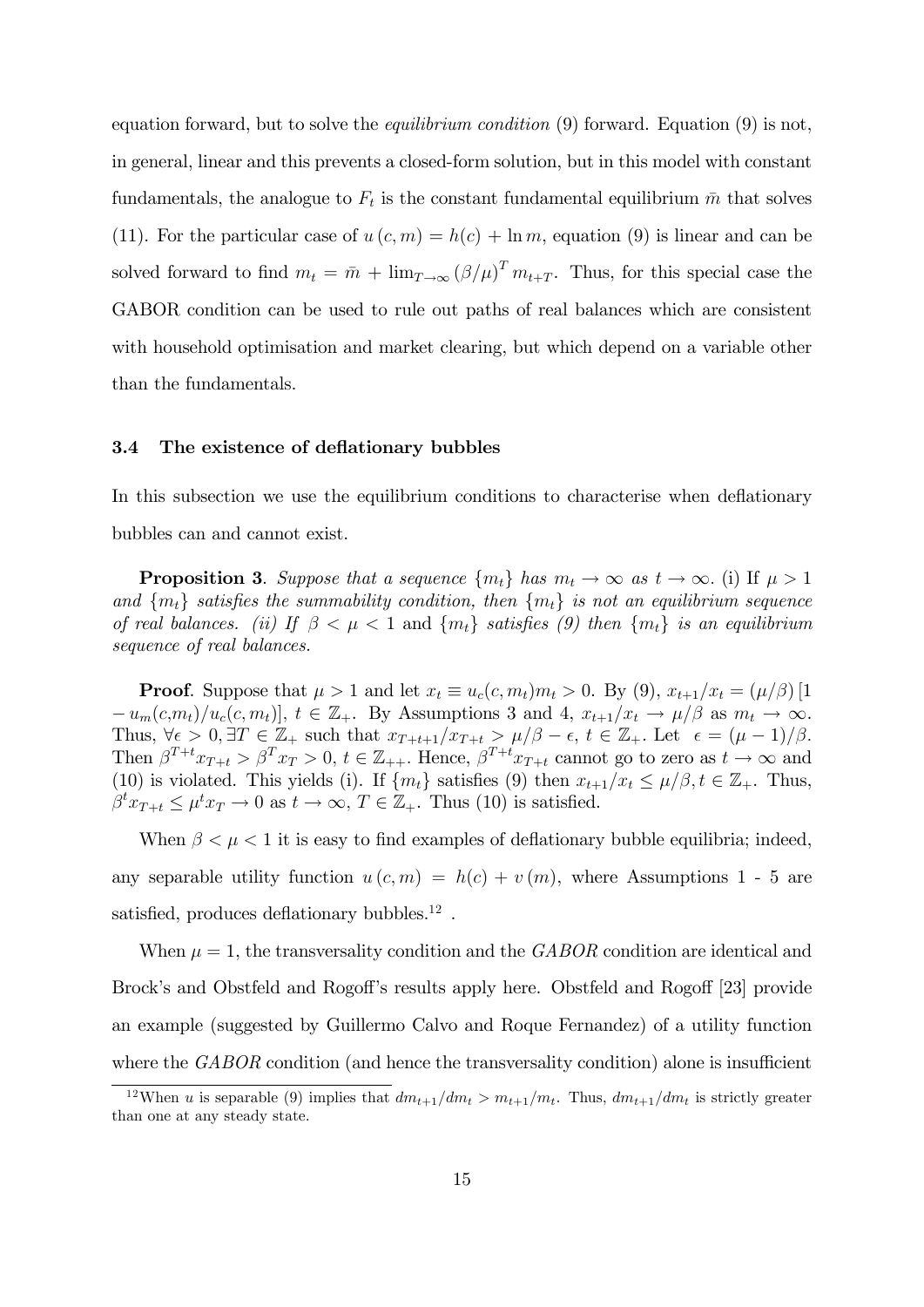to rule out deflationary bubbles. This utility function is separable and has the property that the marginal utility of money is  $1/\ln(m)$  for m large. If  $m_{-1} > \bar{m}$ , the sequence,  ${m_t}$  that satisfies equation (9) also satisfies the *GABOR* condition and has  $m_t \to \infty$ .

We now consider the case of  $\mu \leq \beta$ . We show that when money growth equals the discount factor and there is satiation in real balances, deflationary bubbles cannot exist. When  $\mu < \beta$  fundamental equilibria do not exist. This case is not considered by Brock [5], [6]. We show that there are no deflationary bubbles in this case either. Both results are a consequence of the Euler equation, rather than the transversality condition.

**Proposition 4.** Suppose that a sequence  $\{m_t\}$  has  $m_t \to \infty$  as  $t \to \infty$ . If  $\mu \leq \beta$ then  $\{m_t\}$  cannot be an equilibrium sequence of real balances.

**Proof.** By (9),  $m_{t+1} = (\mu/\beta) [u_c(c, m_t)/u_c(c, m_{t+1}) - u_m(c, m_t)/u_c(c, m_{t+1})] m_t$ ,  $t \in$  $\mathbb{Z}_+$ . Thus, by Assumption 1,  $m_{t+1} \leq (\mu/\beta) [u_c(c, m_t)/u_c(c, m_{t+1})] m_t$ ,  $t \in \mathbb{Z}_+$  and, hence,  $m_t \leq (\mu/\beta)^t [u_c(c, m_0)/u_c(c, m_t)] m_0$ . Thus,  $\lim_{t \to \infty} m_t \leq \lim_{t \to \infty} (\mu/\beta)^t [u_c(c, m_0)/u_c(c, m_t)] m_0$  $\leq [u_c(c, m_0)/\bar{u}] m_0 < \infty.$ 

When  $\mu = \beta$ , Brock [6] shows that if  $u(c, m_t) = h(c) + v(m)$ , where  $v'(m) > (<, =)$ 0 for  $m < (>, =) 0$  and  $\lim_{m\to\infty} v(m) = -a < 0$ ,  $a > 0$ , then deflationary bubbles satisfy  $(9)$  and  $(10)$  if and only if a is sufficiently small.

In the final proposition in this subsection we demonstrate that using the GABOR condition rules out the OQM equilibrium.

**Proposition 5.** The GABOR condition rules out Friedman's Optimal Quantity of Money equilibrium.

**Proof.** Let  $\mu = \beta$  and let  $m_t = m' \geq \hat{m}$ . Then  $(\beta/\mu)^t u_c(c, m_t) m_t = u_c(c, m')m' > 0$ and the GABOR condition is not satisfied.

### 4 Deflationary Bubbles with Money and Government Bonds

In this section we extend the model to allow for government debt as well as money.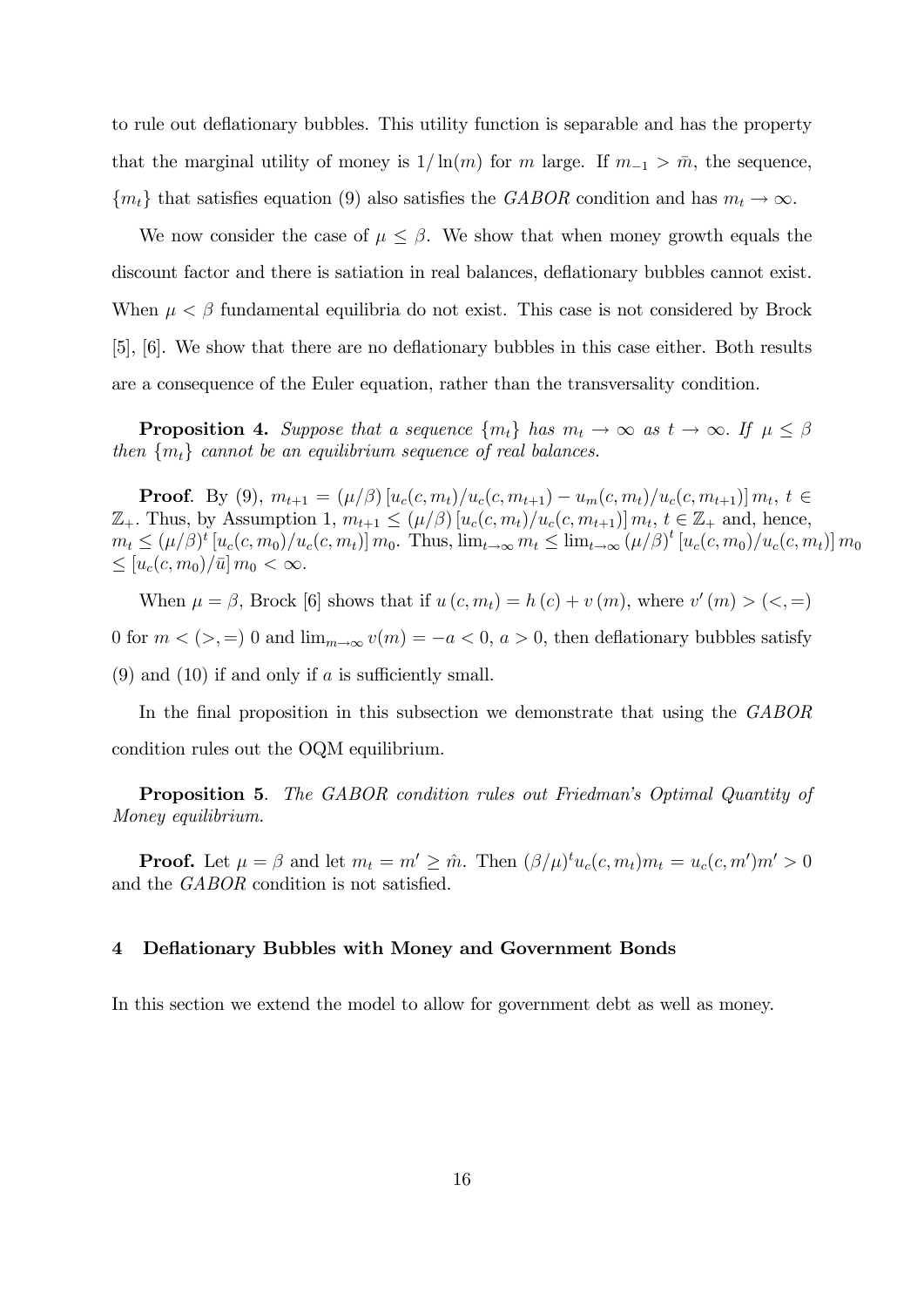### 4.1 Households

We assume that the government issues nominal bonds, in addition to money.<sup>13</sup> Since the nominal interest rate on money is assumed to be zero, an equilibrium with valued bonds requires that the nominal interest rate be non-negative and to be strictly positive when the household is not satiated in real balances. We only consider outcomes where this is true.<sup>14</sup>

Denote the period-t household demand for bonds by  $B_t^d$  and let  $a_t^d \equiv (M_t^d + B_t^d) / P_t$ . The household's within-period budget constraint is

$$
a_t^d = (1 + i_t) \left( P_{t-1}/P_t \right) a_{t-1}^d + y - \tau_t - c_t - \left( i_t P_{t-1}/P_t \right) M_{t-1}^d / P_{t-1}, \ t \in \mathbb{Z}_+, \tag{16}
$$

where  $i_t$  is the nominal interest rate between periods  $t-1$  and  $t$  and  $\tau_t < (1+i_t) (P_{t-1}/P_t) a_{t-1}^d$  $+ y - (i_t P_{t-1}/P_t) M_{t-1}^d/P_{t-1}, t \in \mathbb{Z}_+$ . We assume that the household's initial holdings of money and bonds,  $M_{-1} > 0$  and  $B_{-1}$ , respectively, are given.

The household cannot run a Ponzi scheme where it borrows ever-increasing amounts to service its previously accumulated debt. We impose the restriction that the present discounted value of the household's terminal (non-monetary) debt must be non-negative:

$$
\lim_{t \to \infty} B_t^d / \prod_{s=0}^t (1 + i_s) \ge 0.
$$
\n(17)

Many recent papers, however, contain an alternative restriction:

$$
\lim_{t \to \infty} \left( B_t^d + M_t^d \right) / \prod_{s=0}^t (1 + i_s) \ge 0. \tag{18}
$$

This no-Ponzi-game condition is an assumption about how the world works and therefore a matter of opinion. To see why we prefer (17), imagine an analogous T-period model, where  $T < \infty$ . Typically, one would impose a restriction similar in spirit to (17): in the

<sup>&</sup>lt;sup>13</sup> Including real bonds is trivial and adds to the notation without changing the results.

<sup>&</sup>lt;sup>14</sup>In the money-and-bonds model too, we do not consider the non-monetary equilibrium with  $P_t^{-1}$  =  $0, t \geq 0.$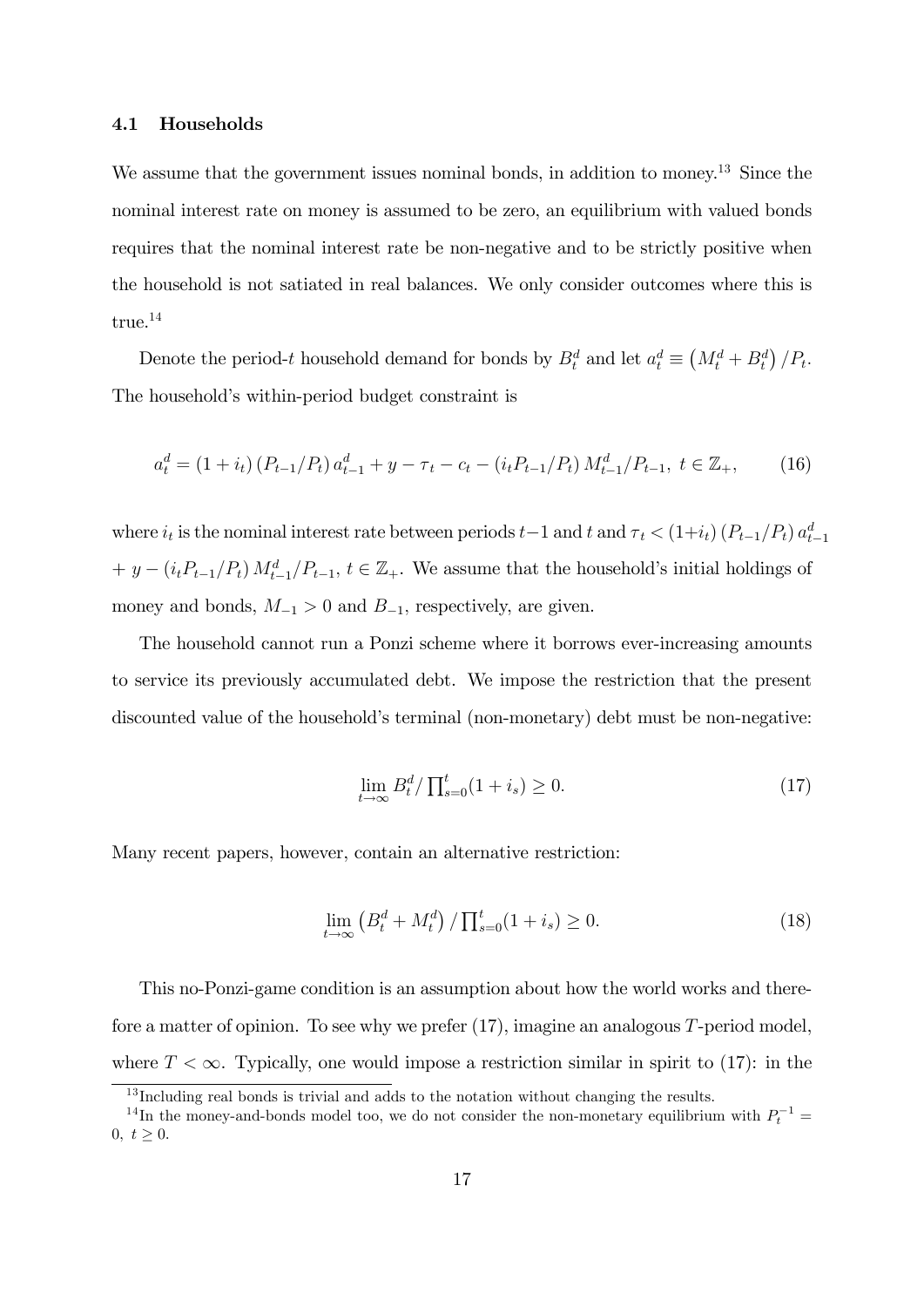last period all previously paid accumulated debt must be repaid and no additional borrowing can take place. Suppose instead that one imposed a restriction similar to (18): outstanding debt need not be repaid if the household holds real balances equal to the outstanding debt. It is difficult to see why anyone would lend to the household when there is no future in which they would be repaid. In addition, if utility is strictly increasing in (end-of-period) real balances, households would want to hold an infinite amount of real balances and an infinite amount of debt in the last period and the household's optimisation problem would have no solution.

Similarly, in an infinite-horizon model it is difficult to see why any counterparty would want the present discounted value of its terminal debt to be strictly positive. If it is argued that there is some unusual circumstance where a counterparty  $-$  say, the government  $$ is willing to lend ever increasing amounts to the private sector then using restriction (18) might be appropriate, but its use presents a problem. The conventional method of proving the sufficiency of the Euler and transversality conditions requires the use of the stronger condition  $(17)$ <sup>15</sup>. Thus, we are uncertain what the sufficient conditions for household optimality are under the alternative restriction  $(18)$ .

**Definition 5** A sequence  ${c_t, M_t^d/P_t, a_t^d}$  is said to be **feasible** if (16) and (17) are satisfied. The definition of **optimality** is as in Definition 1.

**Proposition 6** Assume that Assumption 1 holds. Sufficient conditions for the feasible sequence  $\{c_t^*, M_t^{d*}/P_t, a_t^{d*}\},$  where  $(c_t^*, M_t^{d*}/P_t) \in \mathbb{R}^2_{++}, t \in \mathbb{Z}_+$ , to be optimal are that it satisfies the budget constraint  $(16)$ , the Euler equations

$$
\frac{u_m(c_t, M_t^d/P_t)}{u_c(c_t, M_t^d/P_t)} = \frac{i_{t+1}}{1 + i_{t+1}}, \ t \in \mathbb{Z}_+, \tag{19}
$$

$$
\beta(1+i_{t+1})\left(P_t/P_{t+1}\right)u_c\left(c_{t+1}, M_{t+1}^d/P_t\right) = u_c\left(c_t, M_t^d/P_t\right), \ t \in \mathbb{Z}_+, \tag{20}
$$

and the transversality condition.

$$
\lim_{t \to \infty} \left\{ \beta^t u_c \left( c_t, M_t^d / P_t \right) B_t^d / P_t + \left[ u_c \left( c_t, M_t^d / P_t \right) - u_m \left( c_t, M_t^d / P_t \right) \right] M_t^d / P_t \right\} \le 0. \tag{21}
$$

Proof. See the Appendix.

 $15$ This is seen in the proof of Proposition 6 in the Appendix.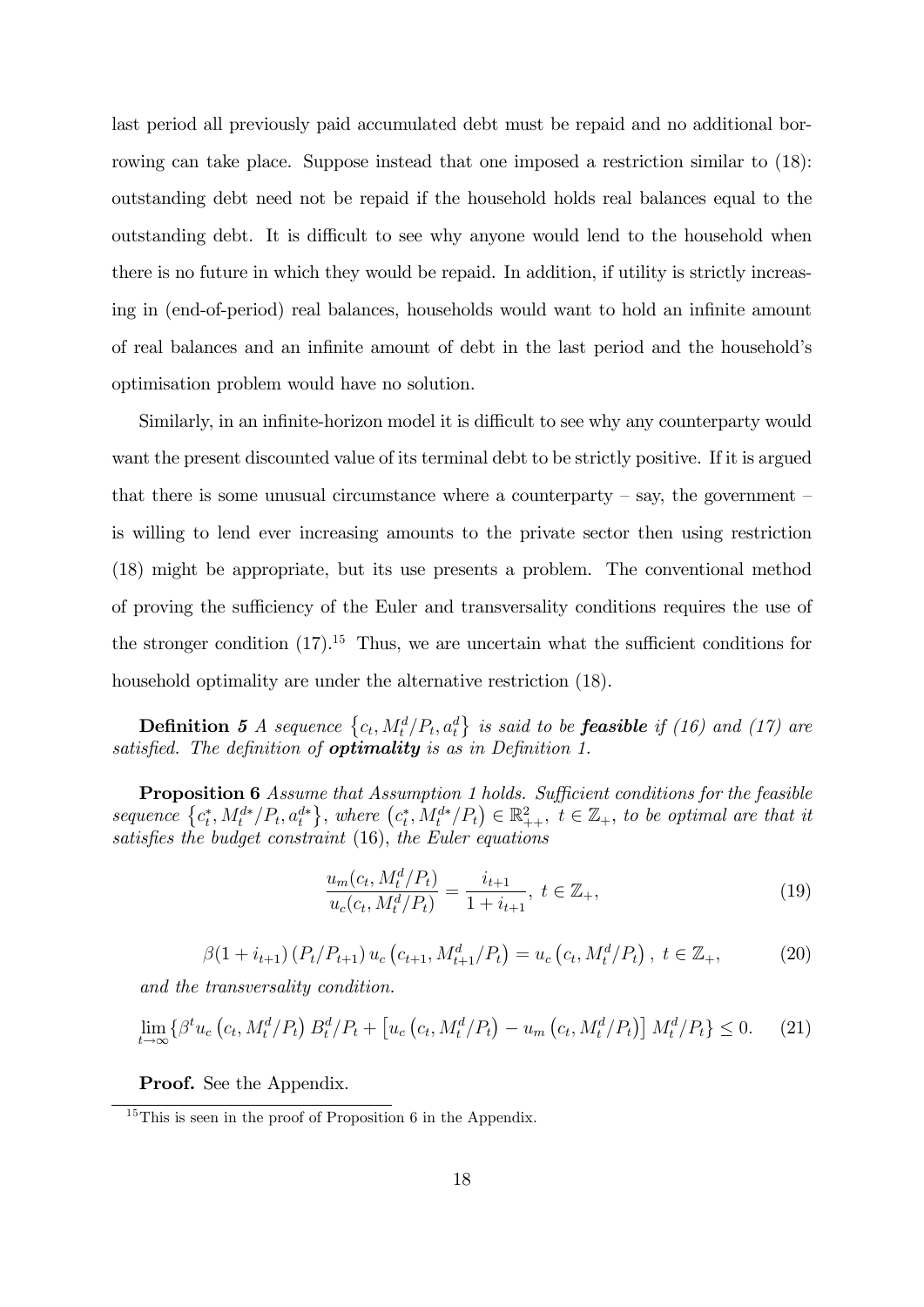The transverality condition (21) appears unusual, but has the same interpretation as the transversality condition for the multi-sector growth model in Stokey and Lucas [26]: the inner product of the vector of state variables and the vector of present discounted values of marginal returns from increases in current state variables is non-positive as time goes to infinity. Here the value of the marginal return of an increase in current bond holdings is the marginal utility loss due to foregone consumption; the value of a marginal increase in current money holdings is the marginal utility loss due to foregone consumption less the marginal utility gain due to increased liquidity services.

**Proposition 7** Assume that Assumptions 1 and 2 hold. If the feasible sequence  $\{c_t^*, M_t^{d*}/P_t, a_t^{d*}\},\$  where  $(c_t^*, M_t^{d*}/P_t) \in \mathbb{R}_{++}^2$ ,  $t \in \mathbb{Z}_+$ , is optimal then it satisfies the transversality condition (21).

**Proof.** See the Appendix.

In the remainder of this section we assume that Assumptions 1 - 5 hold. In this case the Euler condidtion is necessary as well. By (17) and (20), the no-Ponzi-Game condition can be rewritten as

$$
\lim_{t \to \infty} \beta^t u_c \left( c_t, M_t^d / P_t \right) B_t^d / P_t \ge 0.
$$
\n(22)

By (19) and non-negative nominal interest rates,  $u_c (c_t, M_t^d/P_t) - u_m (c_t, M_t^d/P_t) > 0$ . Thus,  $\lim_{t\to\infty} \beta^t \left[ u_c\left(c_t, M_t^d/P_t\right) - u_m\left(c_t, M_t^d/P_t\right) \right] M_t^d/P_t \ge 0$  and (21) and (22) together are equivalent to the pair of conditions

$$
\lim_{t \to \infty} \beta^t u_c \left( c_t, M_t^d / P_t \right) B_t^d / P_t = 0, \quad \lim_{t \to \infty} \beta^t \left[ u_c \left( c_t, M_t^d / P_t \right) - u_m \left( c_t, M_t^d / P_t \right) \right] M_t^d / P_t = 0. \tag{23}
$$

Substituting (19) into (23) implies  $\lim_{t\to\infty} \beta^t u_c (c_t, M_t^d/P_t) M_t^d/P_t/(1+i_{t+1}) = 0$ . If the interest rate does not go to infinity (which by  $(19)$  and Assumption 3 would require an  $inflationary$  bubble), this condition can be expressed in the more familiar form

$$
\lim_{t \to \infty} \beta^t u_c \left( c_t, M_t^d / P_t \right) M_t^d / P_t = 0.
$$
\n(24)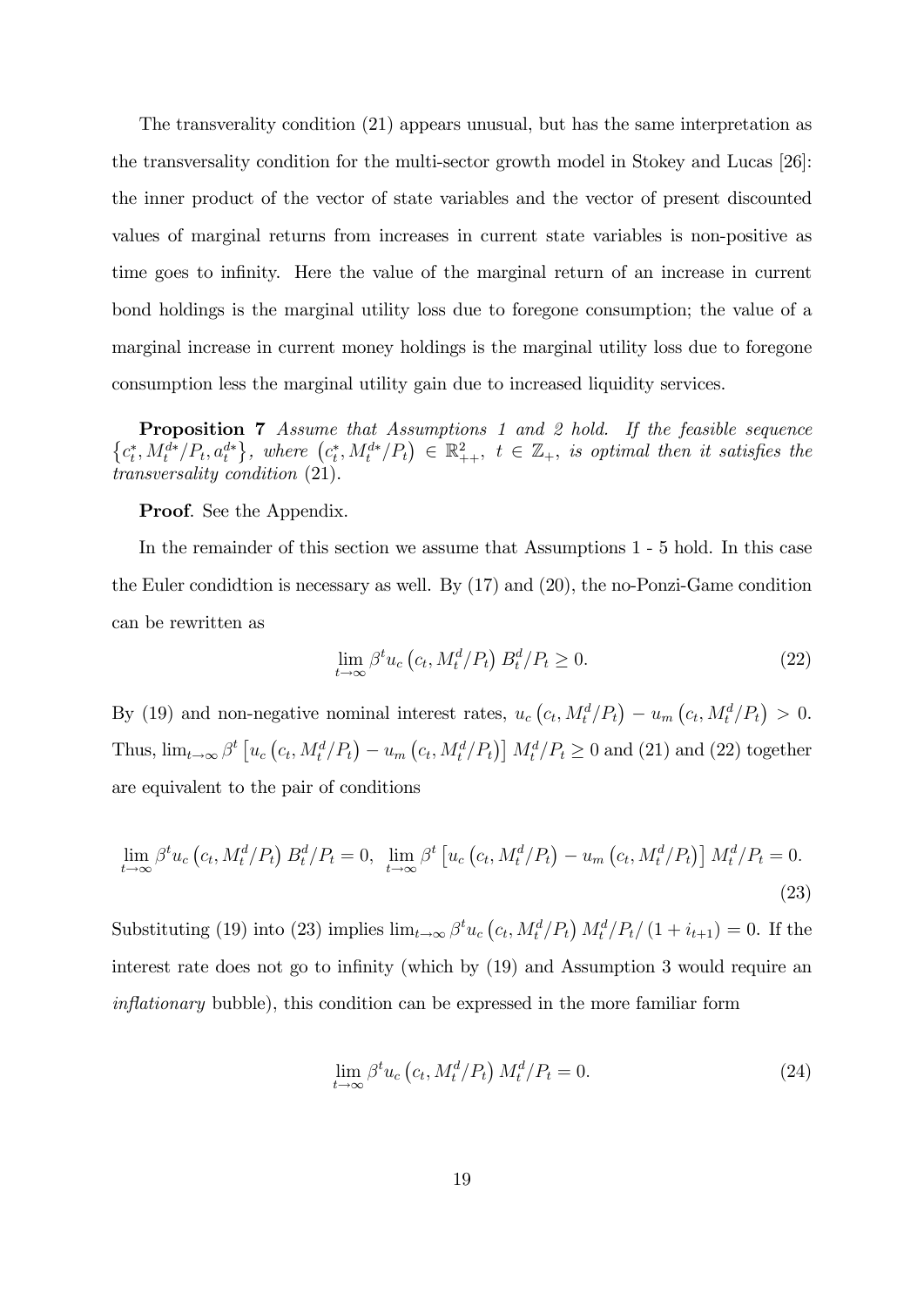### 4.2 The government

Let  $b_t \equiv B_t/P_t$ , where  $B_{t-1}$  is the government's outstanding stock of bonds at the beginning of period t, and let  $a_t \equiv m_t + b_t$ . We restrict the government to rules satisfying  $a_t$  +  $y - g > 0$ ,  $t \in \mathbb{Z}_+$  amd assume that  $a_{-1} + y - g > 0$ . The government's period-t budget constraint is

$$
a_{t} = (1 + i_{t}) \left( P_{t-1} / P_{t} \right) a_{t-1} + g - \tau_{t} - \left( i_{t} P_{t-1} / P_{t} \right) m_{t-1}, \ t \in \mathbb{Z}_{+}.
$$
 (25)

It is typical to express the government's long-run solvency constraint as

$$
\lim_{t \to \infty} (M_t + B_t) / \prod_{s=0}^t (1 + i_s) \le 0.
$$
\n(26)

However, we assume that the money in the model is unbacked fiat money. Thus, as it is irredeemable, it is not a liability of the government (see Buiter [8], [9]) and the governmentís solvency constraint is

$$
\lim_{t \to \infty} B_t / \prod_{s=0}^t (1 + i_s) \le 0. \tag{27}
$$

We view the government as choosing  $\{M_t, B_t\}$  such that, given prices and  $g, \{B_t\}$ satisfies  $(27).^{16}$  The sequence of taxes is then endogenously chosen to satisfy  $(25).$ 

#### 4.3 Market clearing

Market clearing requires that  $m_t^d = m_t$  and  $a_t^d = a_t$ ,  $t \in \mathbb{Z}_+$ . As before, the resource constraint implies that  $c_t = c \equiv y - g, t \in \mathbb{Z}_+$ . The assumption that  $a_t + y - g > 0$ ensures that it is always possible to find a sequence of taxes satisfying the assumed

<sup>&</sup>lt;sup>16</sup>There exists a substantial empirical literature testing whether or not governments satisfy  $(27)$ . Using US data, Hamilton and Flavin [16] and Trehan and Walsh [27] find supportive evidence; Wilcox [31], who uses US data, and Smith and Zin [25], who use Canadian data, find evidence that governments follow unsustainable policies, suggesting either that the government is playing a Ponzi game or that a change in policies is expected Of course if governments do not satisfy (27), then they do not satisfy the the stronger condition (26).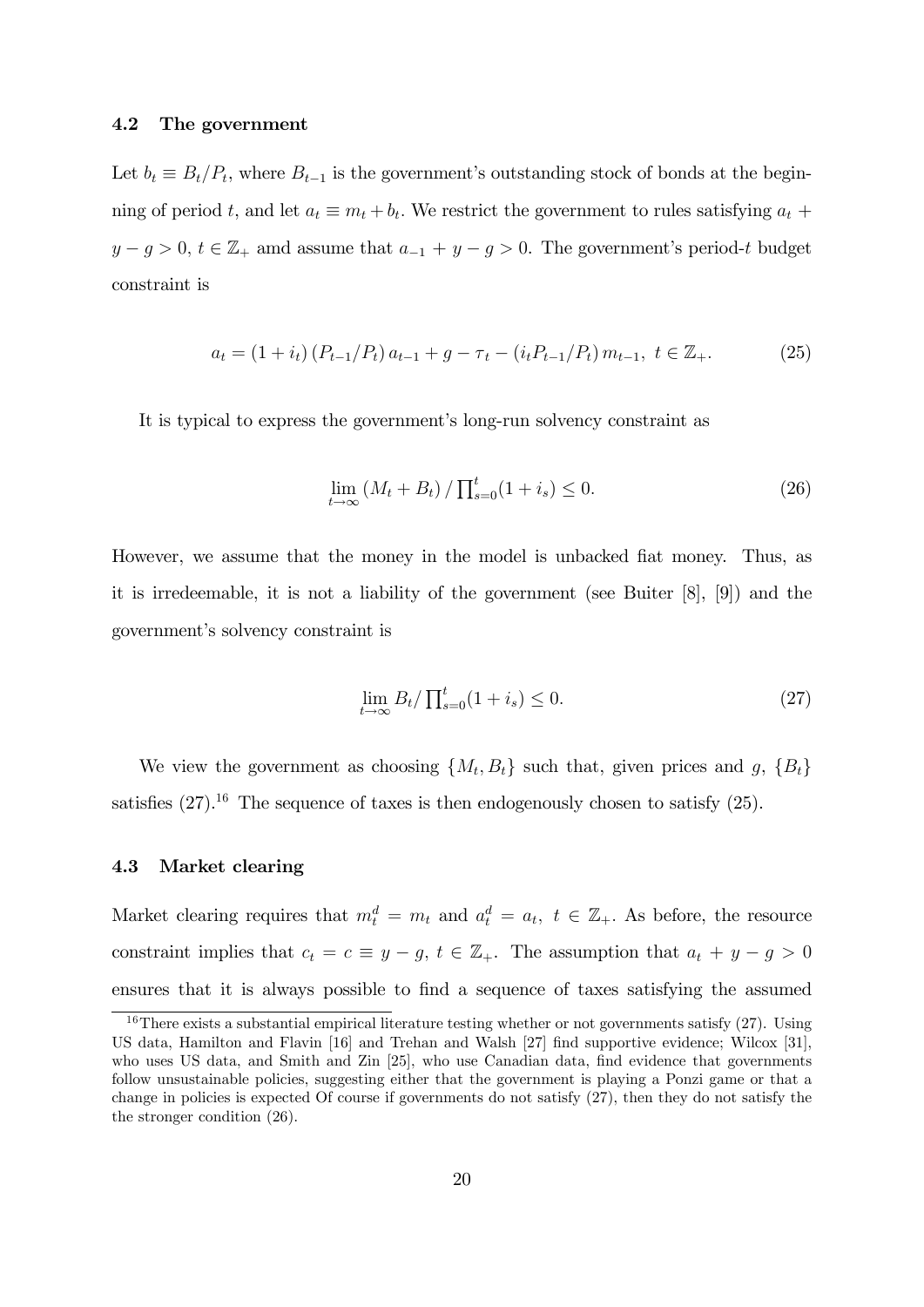restriction  $\tau_t$  <  $(1 + i_t) (P_{t-1}/P_t) a_{t-1}^d + y - (i_t P_{t-1}/P_t) M_{t-1}^d/P_{t-1} = a_t + y - g + \tau_t$  $t \in \mathbb{Z}_+$ . Thus by equations (19), (20) and (23) we have the following definition:

**Definition 6** An equilibrium sequence of real balances is a sequence  $\{m_t\}$  such that  $m_t \in \mathbb{R}_{++}$ ,  $t \in \mathbb{Z}_+$ , and

$$
\beta u_c(c, m_{t+1})m_{t+1} = \mu[u_c(c, m_t) - u_m(c, m_t)]m_t, \ t \in \mathbb{Z}_+ \tag{28}
$$

$$
\lim_{t \to \infty} \beta^t u_c(c, m_t) b_t = \lim_{t \to \infty} \beta^t u_c(c, m_t) m_t = 0.
$$
\n(29)

In an equilibrium, nominal interest rates are given by

$$
i_{t+1} = \frac{u_m(c, m_t)}{u_c(c, m_t) - u_m(c, m_t)} > (=) 0 \text{ if } u_m(c, m_t) > (=) 0, \ t \in \mathbb{Z}_+ \tag{30}
$$

As before, a fundamental equilibrium exists when  $\mu > \beta$ . By (28) and (30) it has the associated nominal interest rate  $\bar{\imath} = (\mu - \beta) / \beta$ .

### 4.4 Deflationary bubbles in a model with bonds

We demonstrate that adding government bonds to the model does not change the results of the previous section.

**Proposition 8** Suppose that  $\{b_t\}$  satisfies (29) and that  $\{m_t\}$  has  $m_t \to \infty$  as  $t \to \infty$ . (i) If  $\mu > 1$  and  $\{m_t\}$  satisfies the summability condition, then  $\{m_t\}$  is not an equilibrium sequence of real balances. (ii) If  $\beta < \mu < 1$  and  $\{m_t\}$  satisfies (28) then  ${m_t}$  is an equilibrium sequence of real balances and  $i_{t+1} \to 0$ . (iii) If  $\mu \leq \beta$  then  ${m_t}$ is not an equilibrium sequence of real balances.

**Proof.** The proof of Proposition 3 demonstrates that if  $\{m_t\}$  satisfies (28) and has  $m_t \to \infty$  as  $t \to \infty$ , then  $\{m_t\}$  satisfies (29) when  $\beta < \mu < 1$  and fails to satisfy (29) when  $\mu > 1$ . This yields (i) and (ii). The proof of Proposition 4 demonstrates that if  $\mu \leq \beta$  then  $\{m_t\}$  cannot satisfy (28). This yields (iii).

Our results are in contrast to the results in Woodford [32] (p. 131-135) and Benhabib, Schmitt-Grohé and Uribe  $[2]$  (section VI.A), who find that adding debt changes the regions of the parameter space where deflationary bubbles can exist. They use the alternative no-Ponzi-game condition (18): They then demonstrate that, when money is growing at a strictly positive rate, it is possible to have a sequence of real balances that tends to infinity and that satifies the Euler equations and this alternative no-Ponzi-game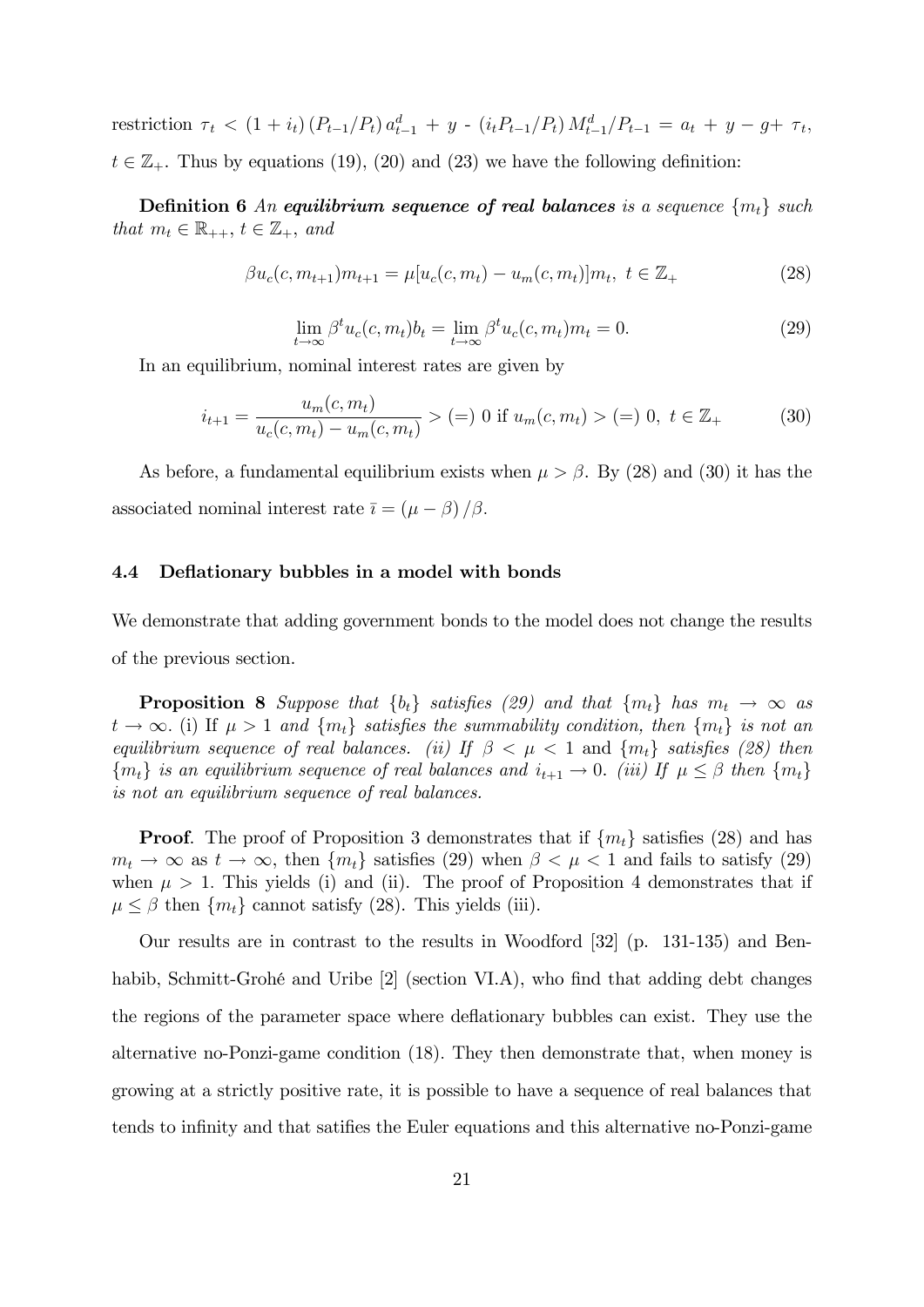condition. This bubble has the property that, as the discounted present value of money balances goes to infinity, the present discounted value of government debt goes to minus infinity.

### 5 Conclusion

Terminal conditions have been problematic for monetary economists. Their specification differs from paper to paper and textbook to textbook, although the same model is employed. Restrictions on feasible sets (that is, the "no-Ponzi-game" conditions) are commonly not distinguished from the necessary and sufficient conditions for optimality, given the particular choice of a restriction on the feasible set. The intent of this paper is to provide a coherent treatment of the subject for two common models: a model with money in the utility function where money is the only financial asset and a model with money in the utility function and both money and bonds serving as financial assets.

We specify the necessary and sufficient conditions for household optimality, and we provide the relevant proofs. In the model with money only, we demonstrate that the transversality condition which is part of the necessary and sufficient conditions, differs from a condition employed elsewhere in the literature. In the model with money and bonds we argue for particular restrictions on the household's and government's feasible sets. Using the restriction on the household's feasible set, we find the household transversality condition that, together with the Euler equation, constitutes the necessary and sufficient conditions for household optimality. Our result implies that in equilibrium there are a pair of terminal conditions that must be satisfied  $-$  one on money and one on bonds – rather than the single condition on the sum of the stock of money and bonds that frequently appears.

The resurgence of actual and prospective disinflation in industrialised countries has resulted in new interest in the possibility of self-fulfilling deflationary expectations. We use our results to demonstrate that, whether there is only money or whether there are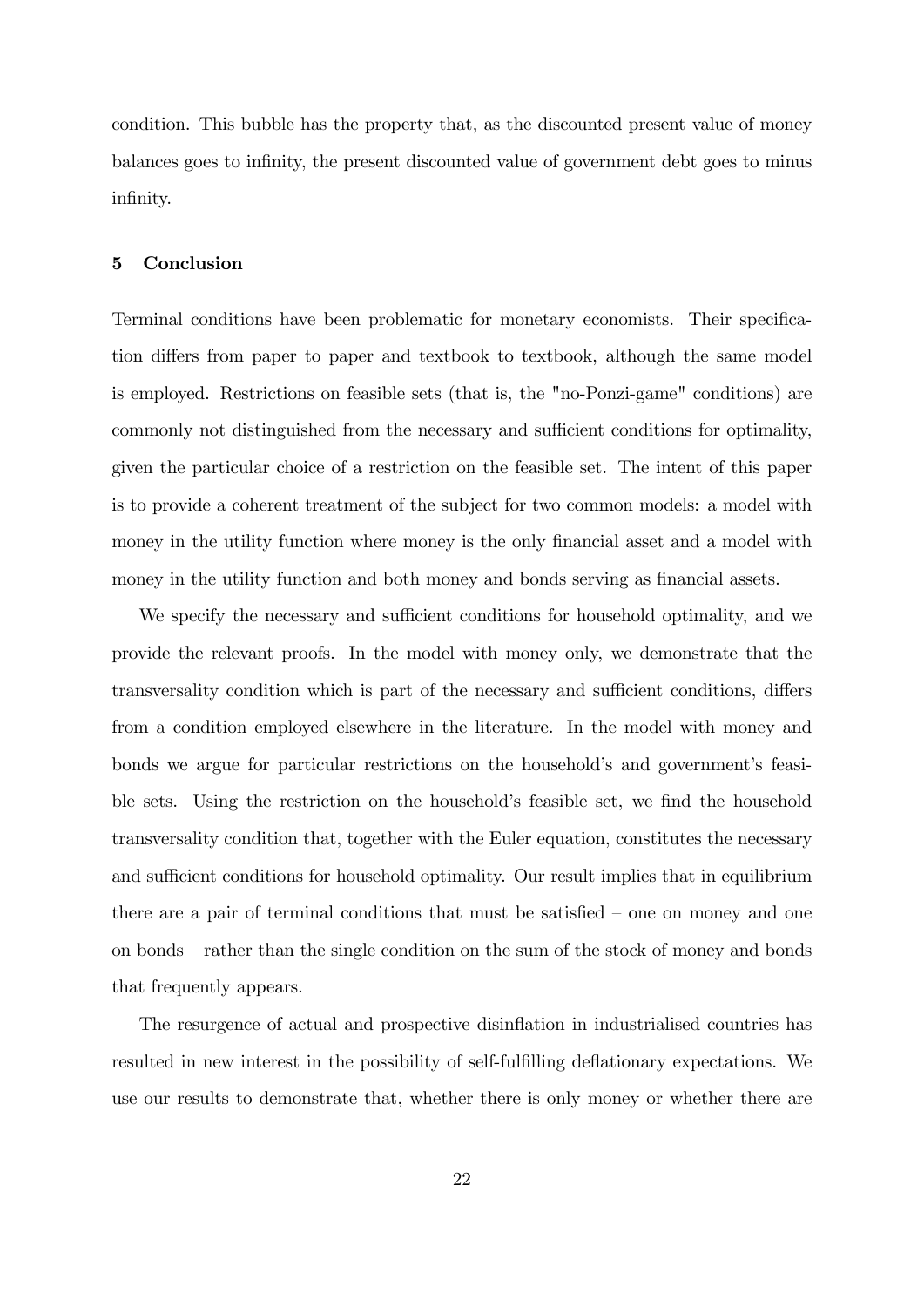money and bonds, deflationary bubbles cannot occur with reasonable utilty functions and positive nominal money growth. However, if the nominal money stock is falling, but not faster than the discount factor, then any sensible separable utility function can produce a deflationary bubble. If households have satiation in money balances, then a decline in money growth that supports Friedman's optimal quantity of money equilibrium (that is, a decline equal to the discount factor) cannot produce deflationary bubbles.

### 6 Appendix

*Proof of Proposition 1.* Let  $\{c_t, M_t^d/P_t\}$  be a feasible sequence. By (2)

$$
D \equiv \lim_{T \to \infty} \inf_{\mathcal{F}_{t=0}} \sum_{t=0}^{T} \beta^t \left[ u \left( c_t, M_t^d / P_t \right) - u \left( c_t^*, M_t^{d*} / P_t \right) \right]
$$
  
= 
$$
\lim_{T \to \infty} \inf_{\mathcal{F}_{t=0}} \sum_{t=0}^{T} \beta^t [ u \left( y - \tau_t - M_t^d / P_t + M_{t-1}^d / P_t, M_t^d / P_t \right) ]
$$
  
- 
$$
u \left( y - \tau_t - M_t^{d*} / P_t + M_{t-1}^{d*} / P_t, M_t^{d*} / P_t \right) ].
$$

Then by Assumption 1,

$$
D \leq \lim_{T \to \infty} \sum_{t=0}^{T} \beta^{t} [u_{c} (c_{t}^{*}, M_{t}^{d*} / P_{t}) (M_{t-1}^{d} / P_{t} - M_{t-1}^{d*} / P_{t}) +-u_{c} (c_{t}^{*}, M_{t}^{d*} / P_{t}) (M_{t}^{d} / P_{t} - M_{t}^{d*} / P_{t}) + u_{m} (c_{t}^{*}, M_{t}^{d*} / P_{t}) (M_{t}^{d} / P_{t} - M_{t}^{d*} / P_{t})]
$$
  
= 
$$
\lim_{T \to \infty} \sum_{t=-1}^{T-1} \beta^{t} \{ u_{c} (c_{t+1}^{*}, M_{t+1}^{d*} / P_{t+1}) (M_{t}^{d} / P_{t} - M_{t}^{d*} / P_{t}) \beta P_{t} / P_{t+1} +- \lim_{T \to \infty} \sum_{t=0}^{T} \beta^{t} [u_{c} (c_{t}^{*}, M_{t}^{d*} / P_{t}) - u_{m} (c_{t}^{*}, M_{t}^{d*} / P_{t}) ] (M_{t}^{d} / P_{t} - M_{t}^{d*} / P_{t}) \}.
$$

Thus, by (3) and the given initial conditions

$$
D \leq -\lim_{T \to \infty} \beta^T \left[ u_c \left( c_T^*, M_T^{d*} / P_T \right) - u_m \left( c_T^*, M_T^{d*} / P_T \right) \right] \left( M_T^{d} / P_T - M_T^{d*} / P_T \right).
$$

By (3) and Assumption 1,  $u_c$   $(c_T^*, M_T^{d*}/P_T) - u_m (c_T^*, M_T^{d*}/P_T) > 0$ ; hence,

$$
D \le \lim_{T \to \infty} \beta^T \left[ u_c \left( c_T^*, M_T^{d*} / P_T \right) - u_m \left( c_T^*, M_T^{d*} / P_T \right) \right] M_T^{d*} / P_T. \tag{31}
$$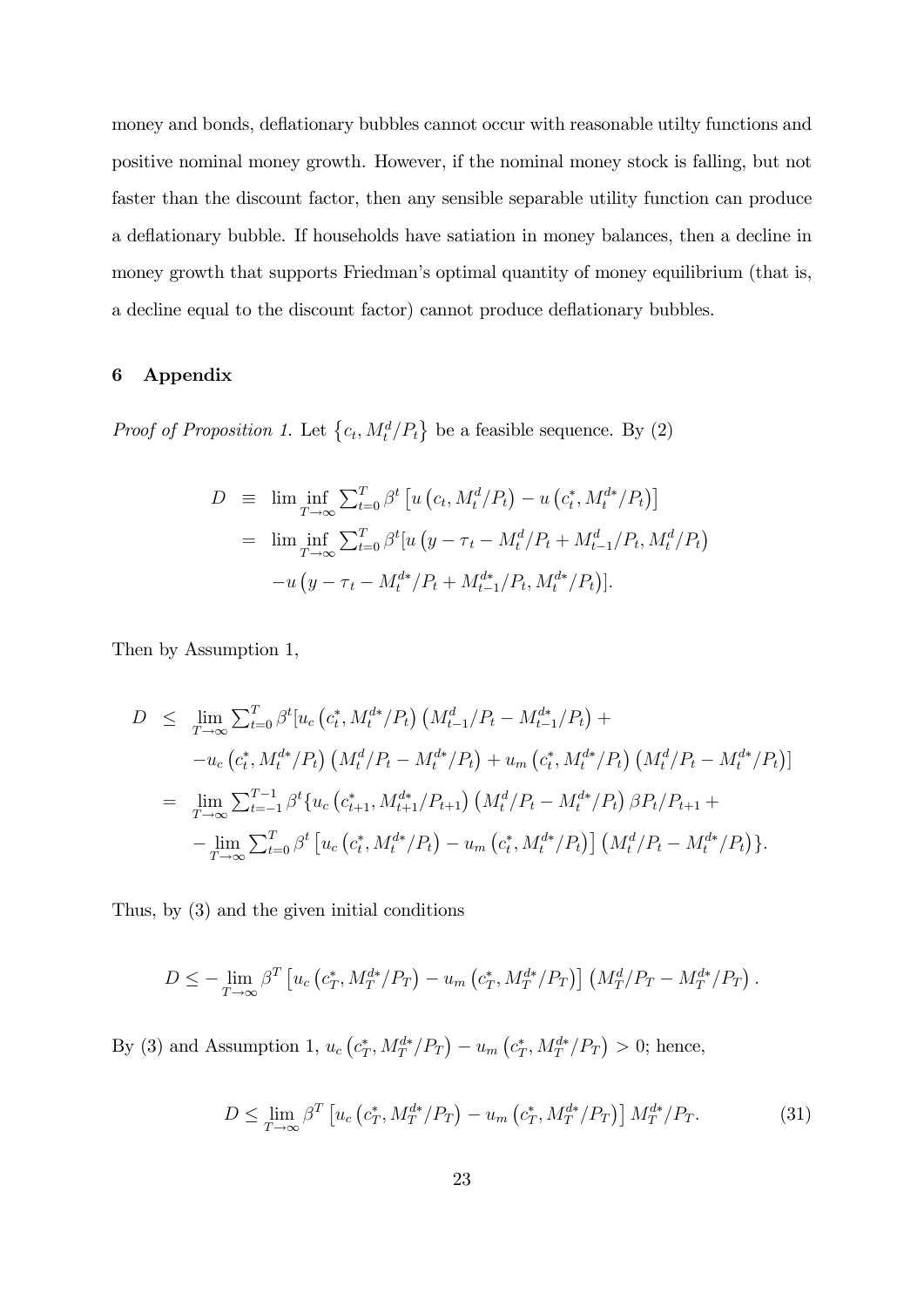Equation (4) implies that the right-hand-side is non-positive, establishing the result.

Proof of Proposition 2. The proof requires two lemmas.

Lemma 1. If there exists a constant  $\lambda^* \in (0,1)$  and a summable sequence  $\{e_t\}$  such that

$$
\frac{\beta^t u\left(c_t^*, M_t^{d*}/P_t\right) - \beta^t u\left(\lambda c_t^*, \lambda M_t^{d*}/P_t\right)}{1-\lambda} \le e_t \,\,\forall \lambda \in [\lambda^*, 1), \forall t \in \mathbb{Z}_+, \tag{32}
$$

then the transversality condition (4) holds.

*Proof.* Suppose that there exists a  $\lambda^* \in (0,1)$  and a summable sequence  $\{e_t\}$  such that (32) holds. Let  $T \in \mathbb{Z}_+$  and  $\lambda \in [\lambda^*, 1)$  and define  $\left\{\hat{c}_t, \hat{M}_t^d/P_t\right\}$  by

$$
\hat{c}_t = \begin{cases} c_t^* & \text{if } t < T \\ c_T^* + (1 - \lambda) M_T^{d*} / P_T & \text{if } t = T \\ \lambda c_t^* & \text{if } t > T \end{cases}, \quad \hat{M}_t^d / P_t = \begin{cases} M_t^{d*} / P_t & \text{if } t < T \\ \lambda M_T^{d*} / P_T & \text{if } t = T \\ \lambda M_t^{d*} / P_t & \text{if } t > T \end{cases} \tag{33}
$$

By (2),  $\left\{\hat{c}_t, \hat{M}_t^d/P_t\right\}$  is feasible. By the definition of optimality and (33)

$$
\beta^{T} u \left( c_{T}^{*} + (1 - \lambda) M_{T}^{d*} / P_{T}, \lambda M_{T}^{d*} / P_{T} \right) - \beta^{T} u \left( c_{T}^{*}, M_{T}^{d*} / P_{T} \right) + \lim_{s \to \infty} \sum_{t=T+1}^{s} \beta^{t} \left[ u \left( \lambda c_{t}^{*}, \lambda M_{t}^{d*} / P_{t} \right) - u \left( c_{t}^{*}, M_{t}^{d*} / P_{t} \right) \right] \leq 0. \tag{34}
$$

Therefore, by (32)

$$
\frac{\beta^T u \left(c_T^* + (1 - \lambda) M_T^{d*} / P_T, \lambda M_T^{d*} / P_T\right) - \beta^T u \left(c_T^*, M_T^{d*} / P_T\right)}{1 - \lambda} \le \lim_{s \to \infty} \frac{\sum_{t=T+1}^s \beta^t \left[u \left(c_t^*, M_t^{d*} / P_t\right) - u \left(\lambda c_t^*, \lambda M_t^{d*} / P_t\right)\right]}{1 - \lambda} \le \sum_{t=T+1}^\infty e_t. \tag{35}
$$

Let  $\lambda \to 1$ . By the definition of a derivative,

$$
\beta^T \left[ u_c \left( c_T^*, M_T^{d*} / P_T \right) - u_m \left( c_T^*, M_T^{d*} / P_T \right) \right] M_T^{d*} / P_T \le \sum_{t=T+1}^{\infty} e_t.
$$
 (36)

Letting  $T \rightarrow \infty$  yields the result.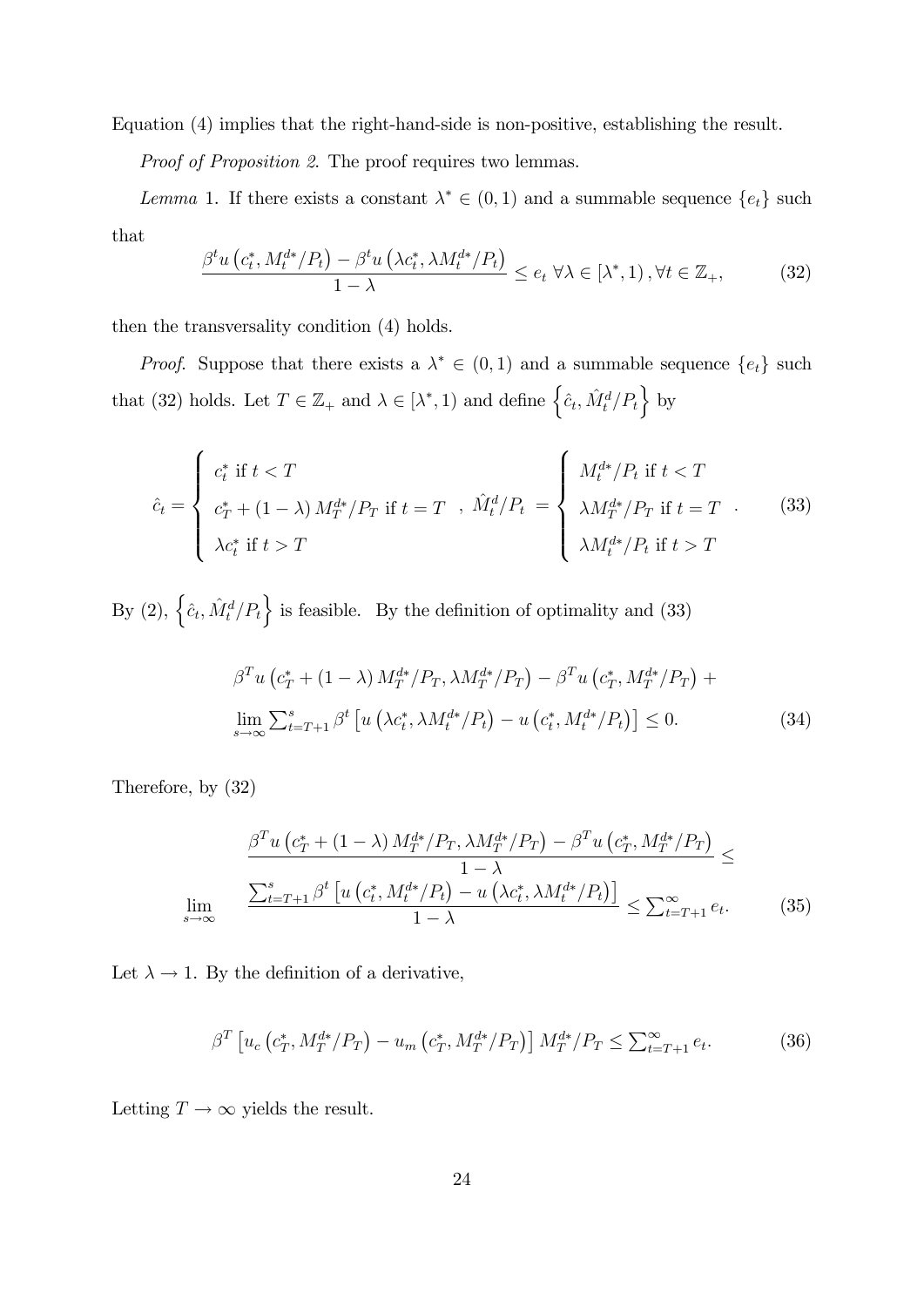Lemma 2. Let  $\rho \in \mathbb{R}$  and  $b_t$  be as in Assumption 2. Then

$$
\beta^{t}u(\lambda c, \lambda m) \geq \lambda^{\rho} \left[ \beta^{t}u(c, m) - b_{t} \int_{\lambda}^{1} z^{-\rho - 1} dz \right] \ \forall (c, m) \in \mathbb{R}_{++}, \forall t \in \mathbb{Z}_{+}.
$$
 (37)

*Proof.* Let  $(c, m) \in \mathbb{R}_{++}$  and  $t \in \mathbb{Z}_+$ . Define  $v(z) = \beta^t u(zc, zm)$  for  $z \in (0, 1]$ . By the definition of  $v, \rho$  and  $b_t$ ,

$$
zv'(z) = \beta^t u_c(zc, zm) zc + \beta^t u_m(zc, zm) zm \leq \beta^t u(zc, zm) + b_t = \rho v(z) + b_t. \tag{38}
$$

This implies

$$
\frac{d\left[z^{-\rho}v\left(z\right)\right]}{dz} = z^{-\rho}v'\left(z\right) - \rho z^{-\rho-1}v\left(z\right) \leq z^{-\rho-1}b_t \Rightarrow
$$
\n
$$
\int_{\lambda}^{1} d\left[z^{-\rho}v\left(z\right)\right] \leq b_t \int_{\lambda}^{1} z^{-\rho-1} dz \Rightarrow v\left(\lambda\right) \geq \lambda^{\rho} \left[v\left(1\right) - b_t \int_{\lambda}^{1} z^{-\rho-1} dz\right]. \tag{39}
$$

By the definition of  $v$ , this yields the result.

To prove Proposition 2, let  $\lambda^* \in (0,1)$ ,  $\lambda \in [\lambda^*, 1)$  and  $t \in \mathbb{Z}_+$ . By Lemma 2,

$$
\beta^{t}u\left(c_{t}^{*}, M_{t}^{d*}/P_{t}\right) - \beta^{t}u\left(\lambda c_{t}^{*}, \lambda M_{t}^{d*}/P_{t}\right) \le
$$
\n
$$
(1 - \lambda^{\rho})\beta^{t}u\left(c_{t}^{*}, M_{t}^{d*}/P_{t}\right) + \lambda^{\rho}b_{t}\int_{\lambda}^{1} z^{-\rho-1}dz =
$$
\n
$$
\beta^{t}u\left(c_{t}^{*}, M_{t}^{d*}/P_{t}\right)\int_{\lambda}^{1} \rho z^{\rho-1}dz + b_{t}\int_{\lambda}^{1} \lambda^{\rho} z^{-\rho-1}dz \le
$$
\n
$$
\left|\beta^{t}u\left(c_{t}^{*}, M_{t}^{d*}/P_{t}\right)\right|\left(1 - \lambda\right)\max_{z \in [1,\lambda]} \rho z^{\rho-1} + \left|b_{t}\right|\left(1 - \lambda\right)\max_{z \in [1,\lambda]} \lambda^{\rho} z^{-\rho-1}.
$$
\n
$$
(40)
$$

Thus,

$$
\frac{\beta^t u\left(c_t^*, M_t^{d*}/P_t\right) - \beta^t u\left(\lambda c_t^*, \lambda M_t^{d*}/P_t\right)}{1-\lambda} \leq
$$
\n
$$
|\beta^t u\left(c_t^*, M_t^{d*}/P_t\right)| \max_{z \in [1,\lambda]} \rho z^{\rho-1} + |b_t| \max_{z \in [1,\lambda]} \lambda^{\rho} z^{-\rho-1} \equiv e_t. \tag{41}
$$

The sequence  $\{e_t\}$  is summable; hence, by Lemma 1, the proposition is proved.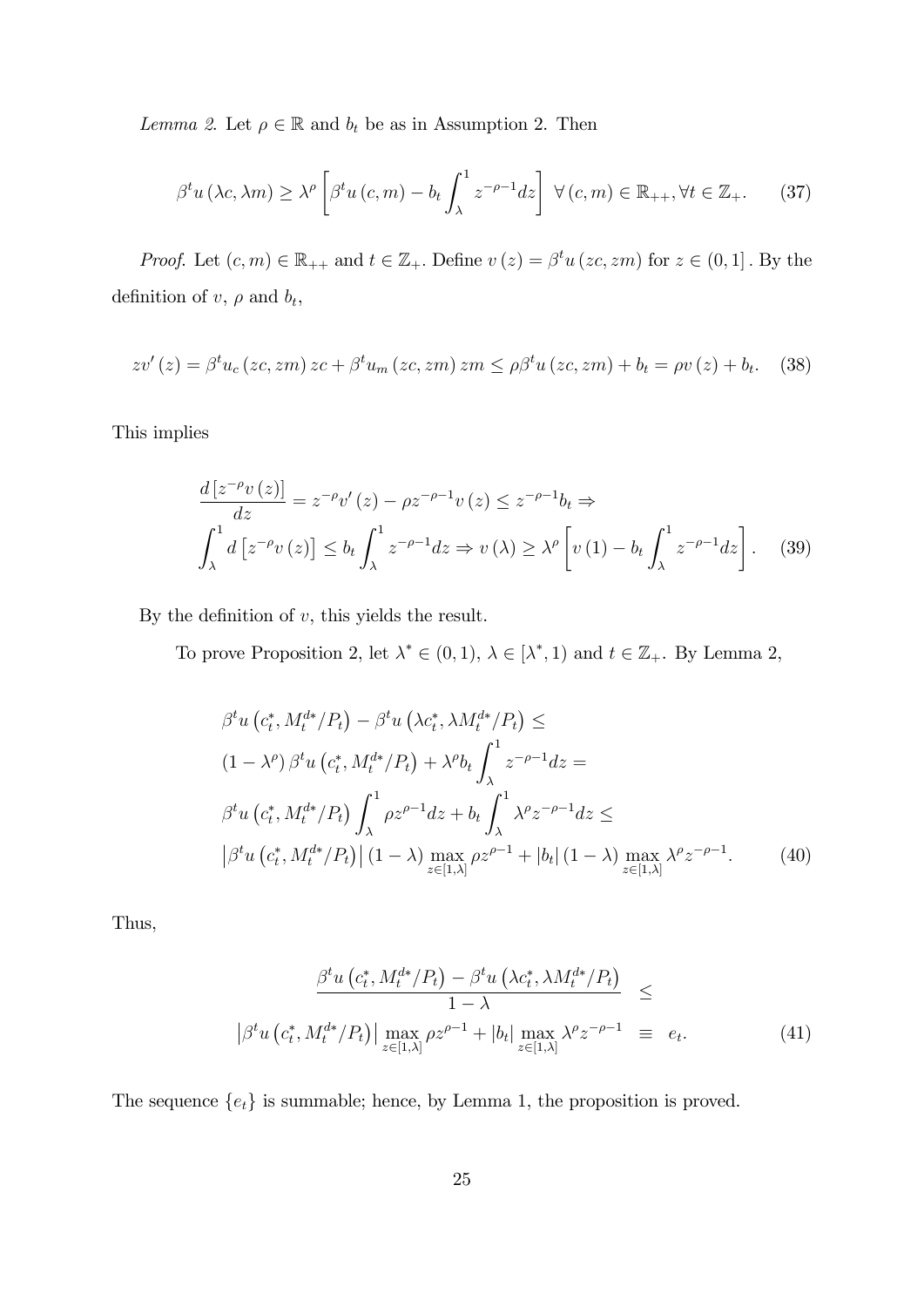*Proof of Proposition 6.* Let  $\{c_t, M_t^d/P_t\}$  be any feasible sequence. By (16)

$$
D \equiv \lim_{T \to \infty} \inf_{\mathcal{F}_{t=0}} \sum_{t=0}^{T} \beta^{t} \left[ u \left( c_{t}, M_{t}^{d} / P_{t} \right) - u \left( c_{t}^{*}, M_{t}^{d*} / P_{t} \right) \right]
$$
  
\n
$$
= \lim_{T \to \infty} \inf_{\mathcal{F}_{t=0}} \sum_{t=0}^{T} \beta^{t} \left[ u \left( (1 + i_{t}) (P_{t-1} / P_{t}) a_{t-1}^{d} + y - \tau_{t} - a_{t}^{d} - (i_{t} P_{t-1} / P_{t}) M_{t-1}^{d} / P_{t-1}, M_{t}^{d} / P_{t} \right) \right]
$$
  
\n
$$
-u \left( (1 + i_{t}) (P_{t-1} / P_{t}) a_{t-1}^{d*} + y - \tau_{t} - a_{t}^{d*} - (i_{t} P_{t-1} / P_{t}) M_{t-1}^{d*} / P_{t-1}, M_{t}^{d*} / P_{t} \right) \right]
$$

Then by Assumption 1,

$$
D \leq \lim_{T \to \infty} \sum_{t=0}^{T} \beta^{t} \{ u_{c} \left( c_{t}^{*}, M_{t}^{d*} / P_{t} \right) \left[ (1 + i_{t}) \left( P_{t-1} / P_{t} \right) \left( a_{t-1}^{d} - a_{t-1}^{d*} \right) - \left( a_{t}^{d} - a_{t}^{d*} \right) \right] \newline - \left( i_{t} P_{t-1} / P_{t} \right) \left( M_{t-1}^{d} / P_{t-1} - M_{t-1}^{d*} / P_{t-1} \right) \right] + u_{m} \left( c_{t}^{*}, M_{t}^{d*} / P_{t} \right) \left( M_{t}^{d} / P_{t} - M_{t}^{d*} / P_{t} \right) \rbrace
$$
\n
$$
= \lim_{T \to \infty} \{ \sum_{t=-1}^{T-1} \beta^{t} u_{c} \left( c_{t+1}^{*}, M_{t+1}^{d*} / P_{t+1} \right) \beta (P_{t} / P_{t+1}) \left[ (1 + i_{t+1}) \left( a_{t}^{d} - a_{t}^{d*} \right) - i_{t+1} \left( M_{t}^{d} / P_{t} - M_{t}^{d*} / P_{t} \right) \right] \newline - \sum_{t=0}^{T} \beta^{t} \left[ u_{c} \left( c_{t}^{*}, M_{t}^{d*} / P_{t} \right) \left( a_{t}^{d} - a_{t}^{d*} \right) - u_{m} \left( c_{t}^{*}, M_{t}^{d*} / P_{t} \right) \left( M_{t}^{d} / P_{t} - M_{t}^{d*} / P_{t} \right) \right] \}.
$$

Thus by (19), (20) and the initial conditions

$$
D \leq -\lim_{T \to \infty} \{ \beta^T \left[ u_c \left( c_T^*, M_T^{d*} / P_T \right) \left( a_T^d - a_T^{d*} \right) - u_m \left( c_T^*, M_T^{d*} / P_T \right) \left( M_T^{d} / P_T - M_T^{d*} / P_T \right) \right] \}
$$
  
\n
$$
= -\lim_{T \to \infty} \{ \beta^T \{ u_c \left( c_T^*, M_T^{d*} / P_T \right) \left( B_T^{d} / P_T - B_T^{d*} / P_T \right) \}
$$
  
\n
$$
+ \left[ u_c \left( c_T^*, M_T^{d*} / P_T \right) - u_m \left( c_T^*, M_T^{d*} / P_T \right) \right] \left( M_T^{d} / P_T - M_T^{d*} / P_T \right) \} \}.
$$

By (19), when  $i_{t+1} = 0$ ,  $u_m (c_T^*, M_T^{d*}/P_T) = 0$  and when  $i_{t+1} > 0$ ,  $u_c (c_T^*, M_T^{d*}/P_T)$   $u_m\left(c_T^*, M_T^{d*}/P_T\right) > 0$ ; hence  $[u_c\left(c_T^*, M_T^{d*}/P_T\right) - u_m\left(c_T^*, M_T^{d*}/P_T\right)]M_T^{d}/P_T \ge 0$ . By (17) and (20),  $\lim_{t \to \infty} \beta^T u_c \left( c_T^*, M_T^{d*} / P_T \right) B_T^d / P_T \geq 0$ . Thus

$$
D \leq \lim_{T \to \infty} \{ \beta^T u_c \left( c_T^*, M_T^{d*} / P_T \right) B_T^{d*} / P_t + \left[ u_c \left( c_T^*, M_T^{d*} / P_T \right) - u_m \left( c_T^*, M_T^{d*} / P_T \right) \right] M_T^{d*} / P_T \}.
$$

The right-hand-side is non-negative by (21), establishing the result.

Proof of Proposition 7. Except for Lemma 1 this follows the proof of proposition 2 in a straightforward manner. In the statement of Lemma 1, (4) is replaced by (21). The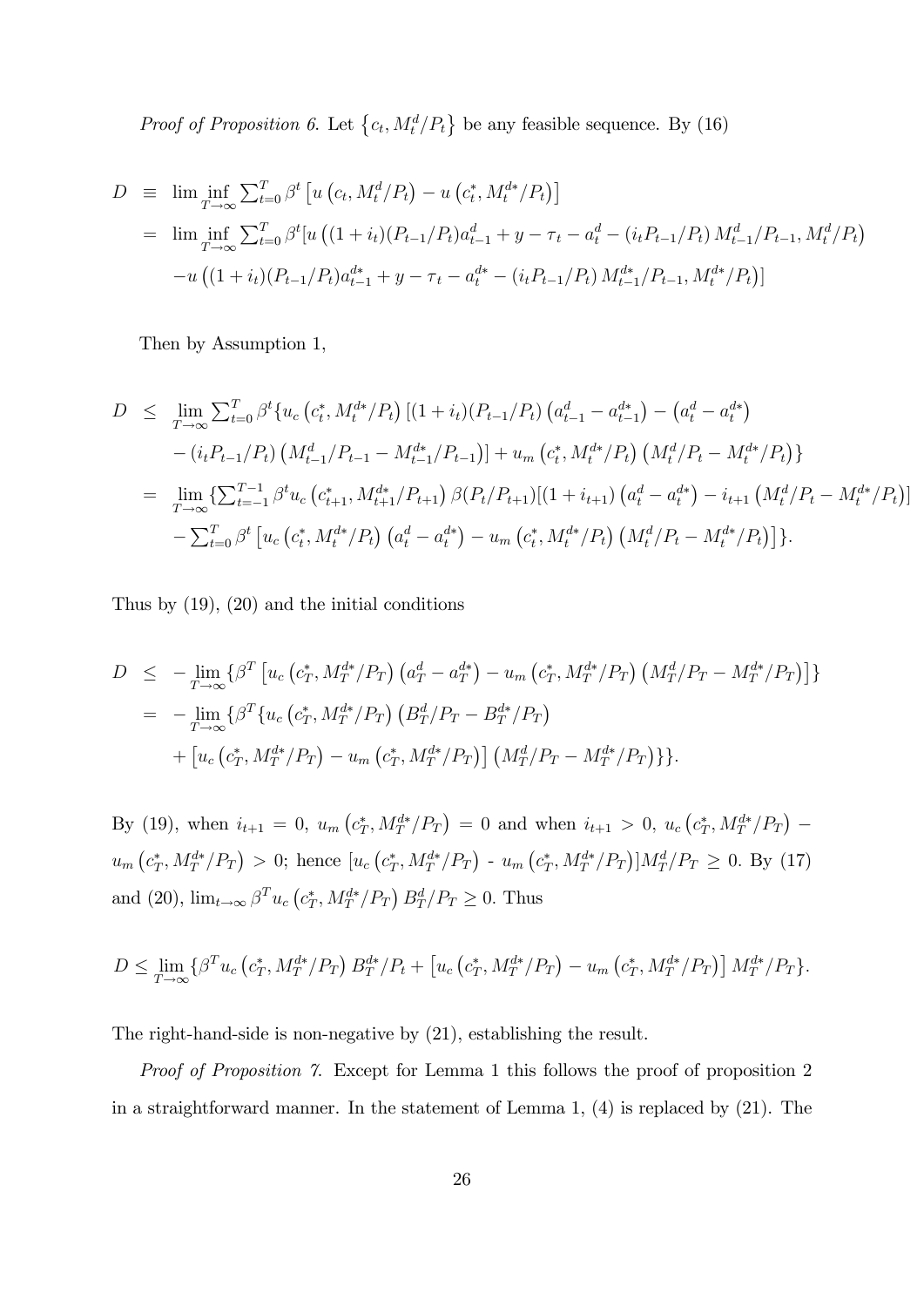proof of Lemma 1 is now as follows.

Suppose that there exists a  $\lambda^* \in (0,1)$  and a summable sequence  $\{e_t\}$  such that  $(32)$ holds. Let  $T \in \mathbb{Z}_+$  and  $\lambda \in [\lambda^*, 1)$  and define  $\left\{\hat{c}_t, \hat{M}_t^d/P_t, \hat{a}_t^d\right\}$  $\Big\}$  by

$$
\hat{c}_t = \begin{cases}\nc_t^* \text{ if } t < T \\
c_T^* + (1 - \lambda) a_T^{d*} \text{ if } t = T, \ \hat{a}_t^d = \begin{cases}\na_t^{d*} \text{ if } t < T \\
a_T^* \text{ if } t = T, \\
\lambda c_t^* \text{ if } t > T\n\end{cases} \quad (42)
$$
\n
$$
\lambda c_t^* \text{ if } t > T
$$
\n
$$
\hat{M}_t^d / P_t = \begin{cases}\nM_t^{d*} / P_t \text{ if } t < T \\
\lambda M_T^{d*} / P_T \text{ if } t = T, \\
\lambda M_t^{d*} / P_t \text{ if } t > T\n\end{cases} \quad (43)
$$

By (16),  $\left\{\hat{c}_t, \hat{M}_t^d/P_t, \hat{a}_t^d\right\}$  $\}$  is feasible. By the definition of optimality and  $(33)$ 

$$
\beta^{T} u \left( c_{T}^{*} + (1 - \lambda) a_{T}^{d*}, \lambda M_{T}^{d*} / P_{T} \right) - \beta^{T} u \left( c_{T}^{*}, M_{T}^{d*} / P_{T} \right) + \lim_{s \to \infty} \sum_{t=T+1}^{s} \beta^{t} \left[ u \left( \lambda c_{t}^{*}, \lambda M_{t}^{d*} / P_{t} \right) - u \left( c_{t}^{*}, M_{t}^{d*} / P_{t} \right) \right] \leq 0. \tag{44}
$$

Therefore, by (32)

$$
\frac{\beta^T u \left(c_T^* + (1 - \lambda) a_T^{d*}, \lambda M_T^{d*} / P_T\right) - \beta^T u \left(c_T^*, M_T^{d*} / P_T\right)}{1 - \lambda} \le \lim_{s \to \infty} \frac{\sum_{t=T+1}^s \beta^t \left[u \left(c_t^*, M_t^{d*} / P_t\right) - u \left(\lambda c_t^*, \lambda M_t^{d*} / P_t\right)\right]}{1 - \lambda} \le \sum_{t=T+1}^\infty e_t. \tag{45}
$$

Let  $\lambda \to 1$ . By the definition of a derivative,

$$
\beta^T \left[ u_c \left( c_T^*, M_T^{d*} / P_T \right) a_T^{d*} - u_m \left( c_T^*, M_T^{d*} / P_T \right) M_T^{d*} / P_T \right] \le \sum_{t=T+1}^{\infty} e_t.
$$
 (46)

Letting  $T \to \infty$  yields that the left-hand-side is non-positive; feasibility ensures it equals zero.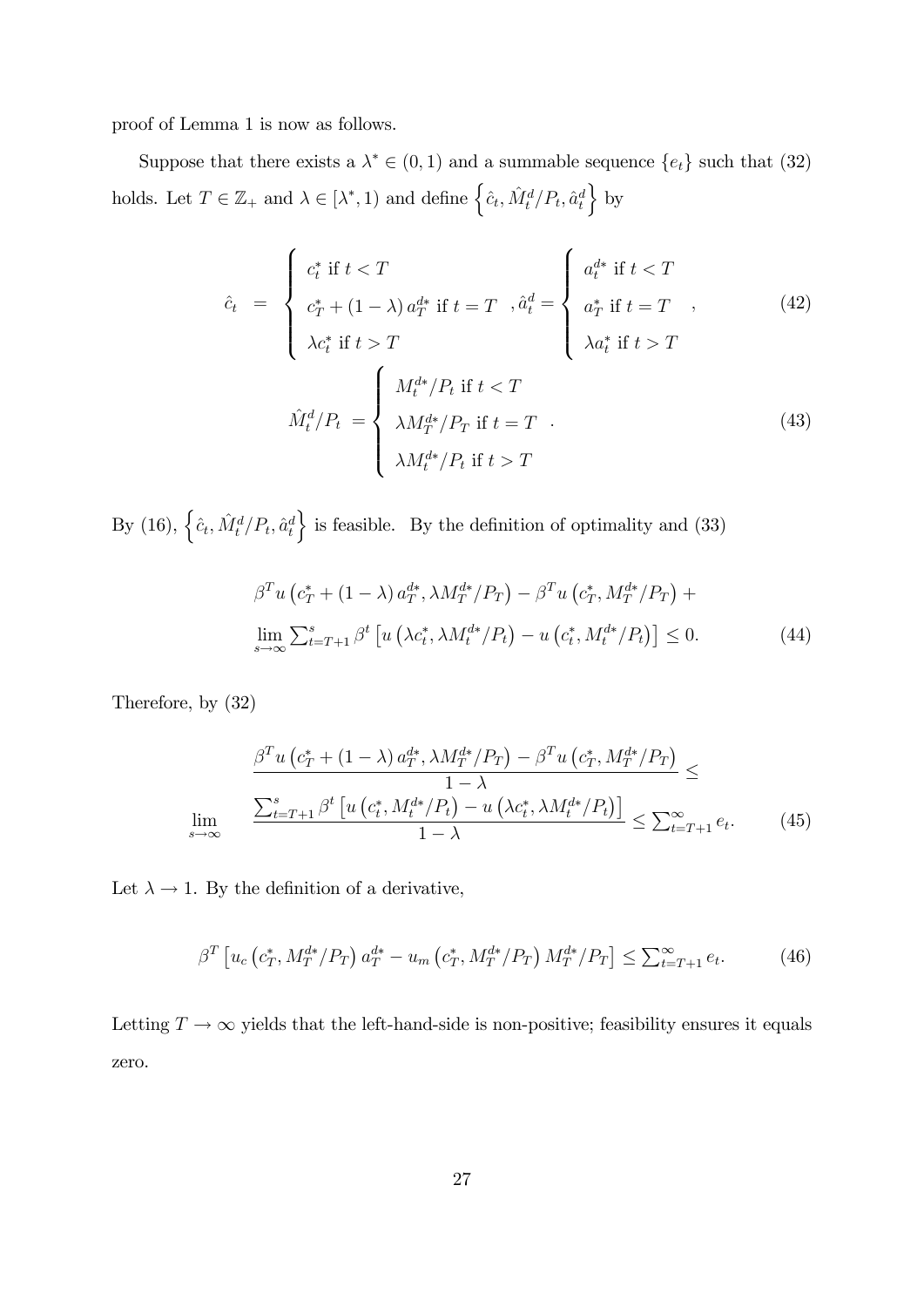### References

- [1] Azariadis, C. (1993), Intertemporal Macroeconomics, Blackwell Publishers, Cambridge Mass. USA.
- [2] Benhabib, J., S. Shmitt-GrohÈ and M. Uribe (2002), "Avoiding Liquidity Traps," Journal of Political Economy 110, 535-563.
- [3] Benhabib, J., S. Schmitt-Grohé and M. Uribe (2002), "Chaotic Interest Rates," American Economic Review 92, 72-78.
- [4] Benhabib, J., S. Schmitt-Grohé and M. Uribe (2001), "Monetary Policy and Multiple Equilibria," American Economic Review 91, 167-186.
- [5] Brock, W. A. (1974), "Money and Growth: The Case of Long Run Perfect Foresight", International Economic Review, 15, 750-777.
- [6] Brock, W. A. (1975), "A Simple Perfect Foresight Monetary Model", Journal of Monetary Economics, 1, pp. 133-150.
- [7] Brock, W. A. and S. J. Turnovsky (1981), "The Analysis of Macroeconomic Policies in a Perfect Foresight Equilibrium," International Economic Review 22, 179-209.
- [8] Buiter, W. H. (2003), "Helicopter Money: Irredeemable Fiat Money and the Liquidity Trap", NBER Working Paper No. 10163.
- [9] Buiter, W. H. (2005), " A Small Corner of Intertemporal Public Finance. New Developments in Monetary Economics: two ghosts, two eccentricities, a fallacy, a mirage and a mythos", Economic Journal, Conference Papers volume and date?
- [10] Canzoneri, M. B., R. E. Cumby and B. T. Diba (2001), "Is the Price Level Determined by the Needs of Fiscal Solvency," American Economic Review, 1221-1238,
- [11] Ekeland, I. and J. A. Scheinkman (1986), "Transversality Conditions for some Infinite Horizon Discrete Time Optimization Problems," Mathematics of Operations Research 11, 216-229.
- [12] Farmer (1999), R. E. A., Macroeconomics of Self-Fulfilling Prophecies, 2nd edition, MIT Press, Cambridge, MA.
- [13] Friedman, M. (1969), "The Optimum Quantity of Money", in Milton Friedman, The Optimum Quantity of Money and Other Essays, Adline Publishing Company, Chicago, 1-50.
- [14] Froot, Kenneth and Maurice Obstfeld, "Intrinsic Bubbles: the Case of Stock Prices," American Economic Review 81, 1189-1214.
- [15] Gray, J. (1984), "Dynamic Instability in Rational Expectations Models: An Attempt to Clarify", International Economic Review 25, 93-122.